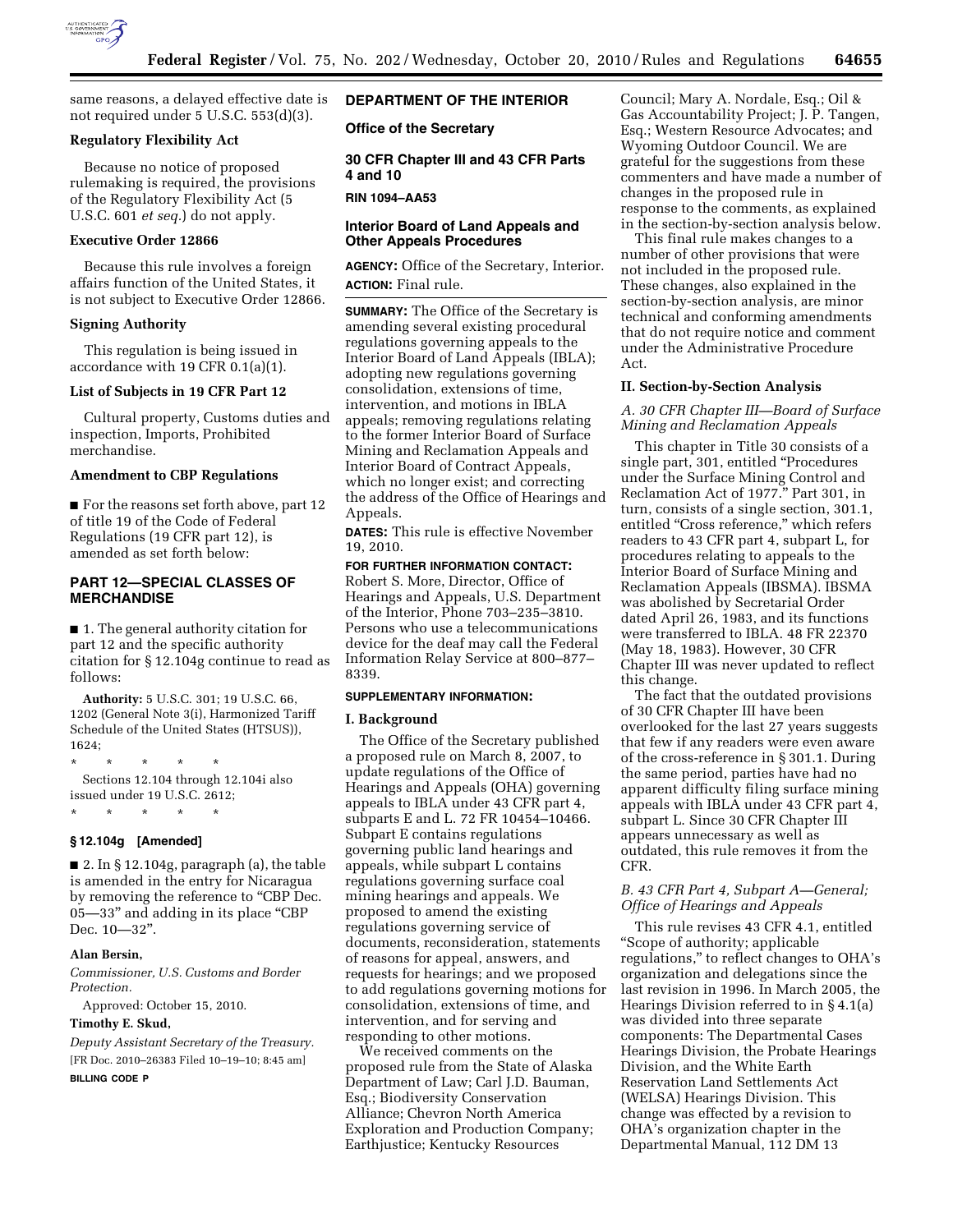(2005). No change to the regulations was made at that time.

Effective January 6, 2007, Congress abolished the Interior Board of Contract Appeals (IBCA) referred to in § 4.1(b)(1) and transferred its functions to a new Civilian Board of Contract Appeals (CBCA) within the General Services Administration. Public Law 109–163, sec. 847, 119 Stat. 3391 (2006); see 71 FR 65825 (Nov. 9, 2006).

For the last several years, OHA's delegation chapter in the Departmental Manual has contained limits on OHA's authority. For example, OHA may not overrule or modify a final legal interpretation (M–Opinion) of the Solicitor, or review the merits of a biological opinion issued by the Fish and Wildlife Service. 212 DM 13 (2009). However, the introductory text to § 4.1 is silent with respect to any limitations on OHA's authority.

This rule therefore updates the description of the Hearings Divisions in § 4.1(a) and deletes the description of the IBCA in  $\S$  4.1(b)(1); the remaining paragraphs of § 4.1(b) are renumbered. The rule revises 43 CFR 4.1 to clarify that OHA's authority to hear, consider, and decide matters ''as fully and finally as might the Secretary'' is subject to any limitations imposed by the Secretary. And the rule updates redesignated § 4.1(b)(1)(ii) to include a reference to Indian probate judges, whose decisions—like those of administrative law judges—are appealable to the Interior Board of Indian Appeals.

## *C. 43 CFR Part 4, Subpart B—General Rules Relating to Procedure and Practice*

The final rule makes minor formatting changes to § 4.21(b). And it revises § 4.22(a) to clarify that a document received after regular business hours at the office where it must be filed is considered filed on the next business day.

# *D. 43 CFR Part 4, Subpart C—Special Rules of Practice Before the Interior Board of Contract Appeals*

Subpart C, consisting of §§ 4.100 through 4.128, sets forth procedures for appeals to IBCA. With the abolition of IBCA and transfer of its functions to CBCA, those procedures are no longer needed. CBCA has published its own procedures at 48 CFR part 6101. This rule therefore removes the regulations in subpart C from 43 CFR part 4.

# *E. 43 CFR Part 4, Subpart E—Special Rules Applicable to Public Land Hearings and Appeals*

This rule finalizes the changes to subpart E set forth in the March 8, 2007, proposed rule, with a number of revisions reflecting the comments we received. The preamble to the proposed rule at 72 FR 10454–10460 should be consulted for additional explanation of the changes as proposed.

#### *Section 4.400 Definitions.*

We proposed to add definitions for "BLM," "last address of record," and "party" and to revise definitions for "Board," "Bureau," and "office" or "officer." No comments were received on the proposed definitions, and they are generally adopted as proposed. The one exception is the definition of ''Bureau,'' which has been revised.

The existing regulations define ''Bureau'' to mean simply the Bureau of Land Management (BLM). In the proposed rule, we proposed to revise the definition of ''Bureau'' to include the Minerals Management Service (MMS), ''because IBLA reviews some decisions of the Minerals Management Service under subpart E, *e.g.,* decisions concerning offshore minerals management and royalty management. See 30 CFR Sections 290.2, 290.8, 290.108.'' 72 FR 10454. It was subsequently pointed out that IBLA also reviews royalty management decisions of the Bureau of Indian Affairs (BIA) under 30 CFR 290.108, and that BIA should also be included in the definition of "Bureau." More recent developments affected our proposal to add MMS to the definition.

Effective June 18, 2010, Secretarial Order 3302 renamed MMS the Bureau of Ocean Energy Management, Regulation and Enforcement (BOEMRE). Under paragraph 4(b) of that Order, all references to MMS in the Department's regulations, *e.g.,* 30 CFR part 290, are being changed to BOEMRE. Under Secretarial Order 3299 (May 19, 2010), BOEMRE is being reorganized into three separate organizations over the next year. The first phase of the reorganization took effect October 1, 2010, when the Minerals Revenue Management function moved from BOEMRE and became the Office of Natural Resources Revenue (ONRR) within the Office of the Assistant Secretary—Policy, Management and Budget (PMB), reporting to the Deputy Assistant Secretary—Natural Resources Revenue. Both the Director of ONRR and the Deputy Assistant Secretary— Natural Resources Revenue may render decisions appealable to IBLA.

At some point in 2011, two other organizations will be created from the remaining BOEMRE functions, the Bureau of Ocean Energy Management (BOEM) and the Bureau of Safety and Environmental Enforcement (BSEE). We

expect that some decisions from these two bureaus will also be appealable to IBLA.

In light of these developments, the final rule uses an expanded term, ''Bureau or Office'' in place of ''Bureau,'' and it defines the new term to mean BIA, BLM, BOEMRE, ONRR, the Deputy Assistant Secretary—Natural Resources Revenue, or any successor organization. The phrase "or any successor organization'' will cover BOEM and BSEE when they come into existence.

#### *Section 4.401 Documents*

Section 4.401 governs the filing and service of documents in an appeal. *Filing* refers to submitting the original of a document to the appropriate decisionmaking authority (as specified in the regulations), while *service* refers to delivering a copy of the document to every other person who is participating in the appeal. A document is filed when it is duly received in the office of the appropriate decisionmaking authority (*see* 43 CFR 4.22(a)). A document is served when delivery is made or attempted as specified in this rule.

We proposed to revise § 4.401(c) to allow service of a document, other than a notice of appeal that initiates a proceeding, by first-class mail to a person's last address of record or by delivery service to a person's last address of record if it is not a post office box. Under the existing regulation, service is limited to personal delivery or registered or certified mail. ''Last address of record'' was defined in proposed § 4.400 as the address provided in a person's most recent filing in an appeal or, if there has not been any filing, the person's address as provided in the Bureau or Office decision under appeal.

Commenters supported liberalizing the service requirements, but some thought the proposed rule did not go far enough. Their suggestions included (a) allowing service by electronic mail or facsimile; (b) specifying that service on a party represented by counsel should be made on the representative; (c) requiring service at a party's current address, if known to be different from the last address of record; (d) not requiring service of documents on all parties named in the decision under appeal; and (e) increasing the number of days after which delivery is presumed to occur.

In response to the comments, the final rule provides that service of any document other than a notice of appeal can be made by personal delivery, mail, delivery service, or electronic means. Mail includes Express Mail, Priority Mail, or First-Class Mail (including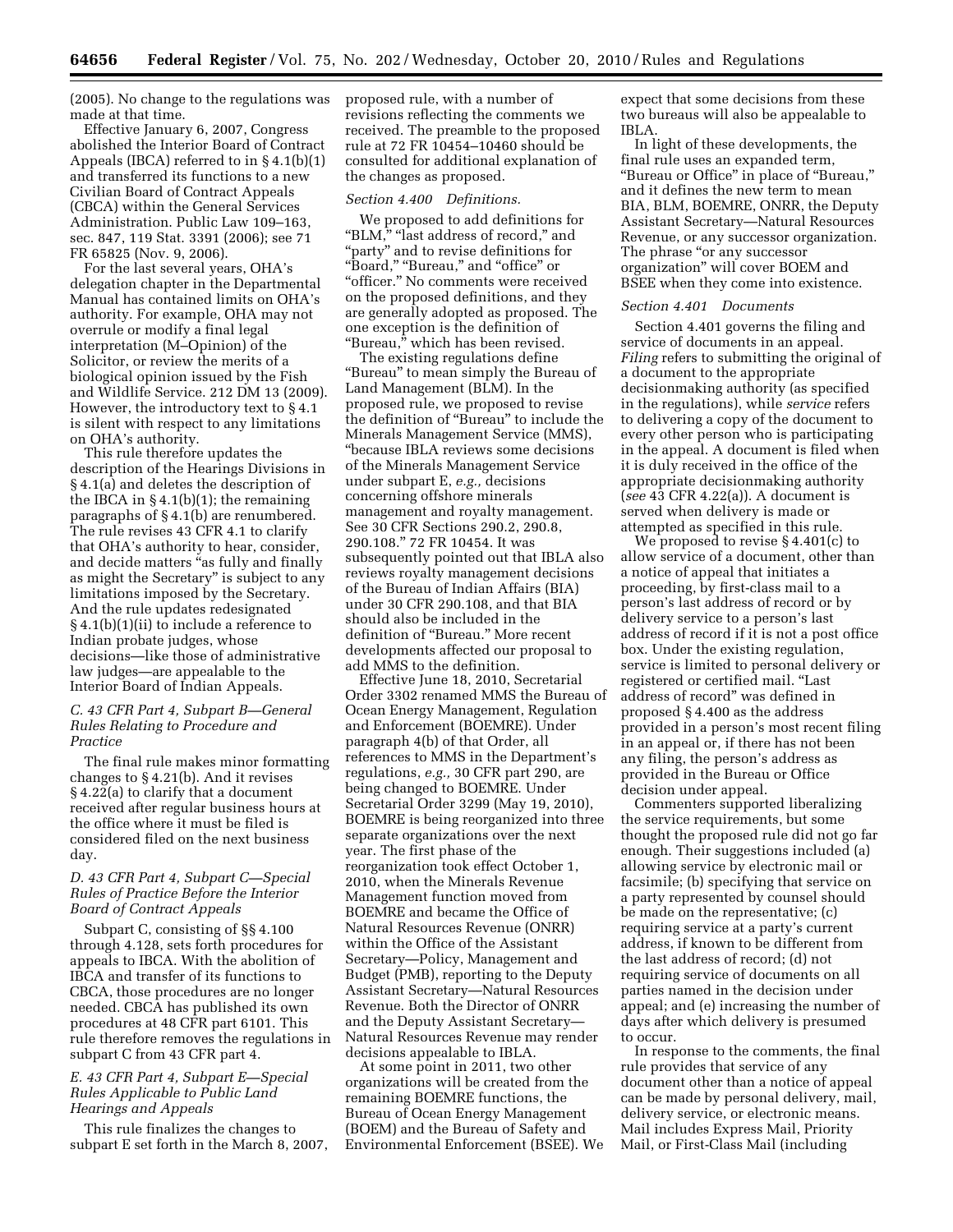Registered Mail, Certified Mail, or First-Class Mail without such additional services). Delivery service includes package or envelope delivery by companies such as DHL, FedEx, and United Parcel Service. Electronic means includes electronic mail or facsimile.

Electronic means can be used if the party to be served has previously consented to that means in writing. Service by such means is effective when the document is transmitted, unless the serving party learns that the document did not reach the party to be served. In the latter case, the attempted service by electronic means is not effective, and the document must be served by another method. These provisions are modeled on the 2007 revisions to Rule 5 of the Federal Rules of Civil Procedure.

Under the final rule, a party must serve a notice of appeal and statement of reasons on all other persons (individuals and entities) named in the decision under appeal, so that those persons can decide whether they want to participate in the appeal. But subsequent documents have to be served only on the parties to the appeal, including the initiating and responding parties and any persons granted intervenor status. Thus, persons named in the decision under appeal who wish to participate in the appeal must file a notice of appeal under § 4.411, an answer under § 4.414, or a motion to intervene under § 4.406. Persons named in the decision under appeal who do not participate in the appeal do not have to be served with documents other than the notice of appeal and statement of reasons.

The final rule provides that service on a party known to be represented by counsel or other designated representative must be made on the representative. Service must be made at the last address of record of the party (if unrepresented) or the representative, unless the party or representative has notified the serving party of a subsequent change of address. This provision is intended to avoid disputes over whether the serving party sent a document to the most recent address known to the serving party. A party should be able to rely on a person's address of record in the Bureau or Office or a subsequent change of address notice. However, if a document sent to that address comes back undelivered or unclaimed, the serving party must make other reasonable efforts to complete service. For example, if a document sent by certified mail is returned unclaimed, the serving party should at least re-send the document by regular mail. *See Jones*  v. *Flowers,* 547 U.S. 220, 234–35 (2006).

Also in response to comments, the rule provides that service by mail or a delivery service—in the absence of evidence to the contrary—will be deemed to take place 5 business days (typically 7 calendar days) after the document was sent, rather than 3 days as stated in the proposed rule. A sentence has been added stating that a document is considered sent when it is given to the U.S. Postal Service (or deposited in one of its mailboxes), properly addressed and with proper postage affixed, or when it is given to a delivery service (or deposited in one of its receptacles), properly addressed and with the delivery cost prepaid.

Corresponding revisions have been made to proposed § 4.422(c).

The final rule also adds a new § 4.401(d) specifying the format of documents filed in a case. Sections 4.412 and 4.414 in the proposed rule had included general formatting guidance for briefs filed with IBLA (''double-spaced, using standard margins and font size''); but we decided to include more specific guidance in § 4.401, where it would be applicable to all cases filed under subpart E. The language adopted is based on 43 CFR 45.11(a), 45.12(d).

## *Section 4.403 Finality of Decision; Reconsideration*

The proposed rule revised the language in § 4.403 to clarify the standard for a motion for reconsideration, to specify that parties can file a response to such a motion, and to list circumstances that may warrant IBLA's granting a motion in its discretion. No comments were received on the proposed changes, and they are adopted as proposed.

#### *Section 4.404 Consolidation*

We proposed to add a regulation providing that the Board may consolidate appeals on its own initiative or on motion of a party, if the facts or legal issues involved are the same or similar. The rule would codify existing practice. One comment was received supporting the proposed regulation, and it is adopted as proposed.

# *Section 4.405 Requests for Extension of Time*

We proposed to add a regulation governing motions requesting an extension of time to file a document with the Board. As proposed, the rule would require a party to file such a motion no later than the day before the document is due and to show good cause for the extension. It would allow any other party to file an objection within 2 business days after service of

the motion. And it would provide that, if the Board does not act on a motion before the document is due, the document must be filed no later than 15 days after the original due date, unless the Board subsequently shortens or lengthens the time by order. We received several comments on this proposal.

One commenter suggested that the party requesting an extension be required to indicate in the motion whether the other parties (or their counsel) oppose the motion; and the commenter expressed concern that a 2 day period for objecting to an extension is too short. The final rule adopts the commenter's suggestion with respect to requiring the moving party to ascertain whether other parties oppose the motion, and eliminates the 2-day period for objecting to an extension. Under § 4.401(c)(6), service is normally deemed to take place 5 business days after the document was sent. Five business days is the equivalent of 7 calendar days (or 8, if the period includes a holiday). Thus, under the rule as proposed, the Board would have to wait to rule on the motion for at least 7 calendar days after a motion for extension of time is filed for service to occur, plus an additional 2 days to allow for a response from the other parties (or more, if the commenter's suggestion of a longer response period were adopted). Meanwhile, the party seeking the extension does not know how long it will have to file its document. Most motions for extension of time are unopposed, and the Board is fully capable of deciding such motions without a written response from another party.

Another commenter suggested that, if the Board denies a motion for extension of time, the moving party should have an automatic 15-day extension, to run from receipt of the Board's order denying the motion. This suggestion was not adopted, since it would grant an extension of time in cases where the Board has already determined that good cause has not been shown. The same commenter suggested that an exception to the filing deadline for a motion for extension of time be provided for compelling circumstances; the commenter pointed out that such an exception was stated in the preamble to the proposed rule, but not in the regulation. This suggestion has been adopted.

A third commenter stated that the regulations should provide that extensions of reasonable duration will be freely granted. The commenter found it ''ironic that the OHA can be proposing curtailed opportunities to present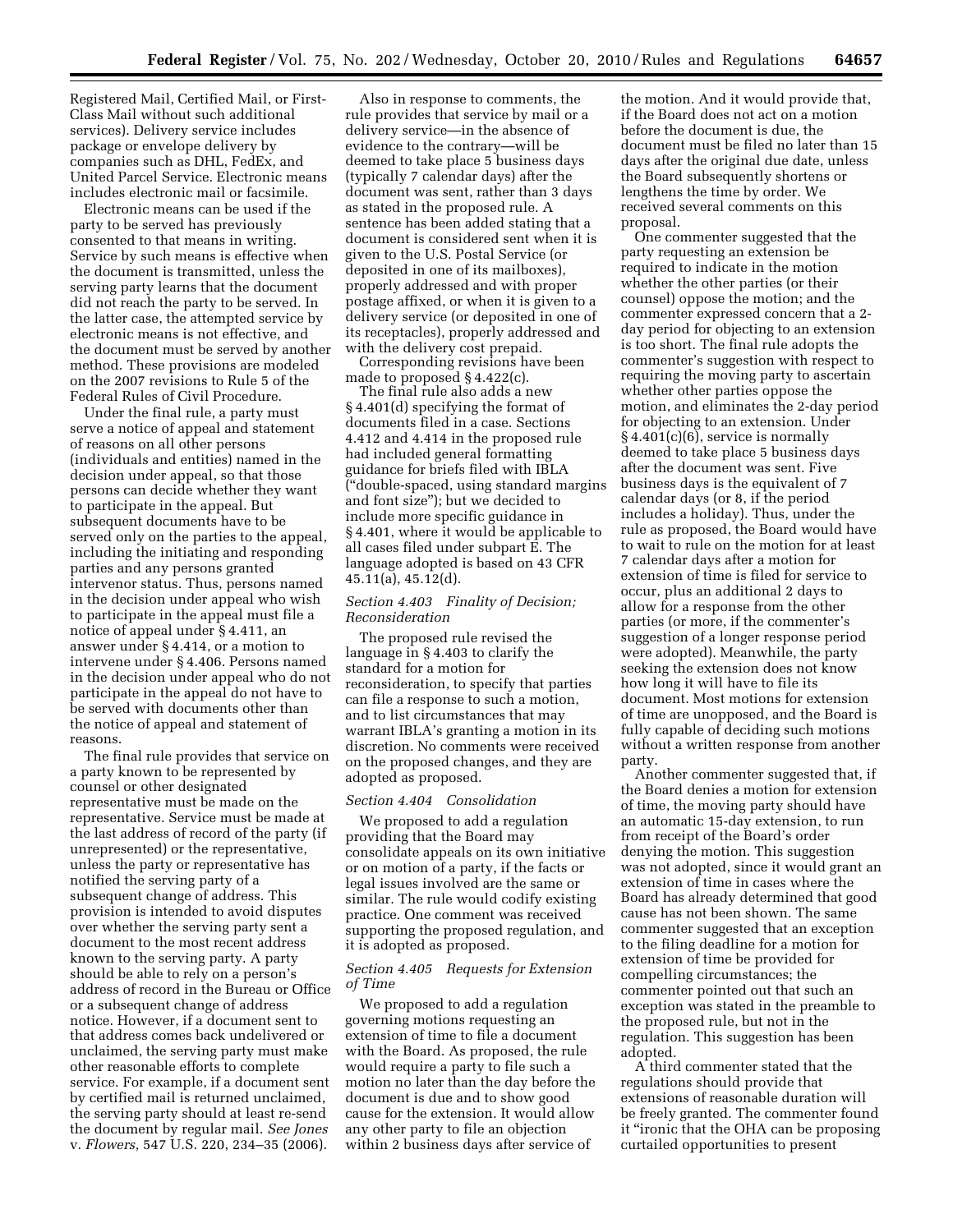pleadings when the IBLA takes three years to produce a decision on appeal.'' We disagree that setting a "good cause" standard for extensions of time, as we have in § 4.405(d), will curtail opportunities for the parties to present their pleadings. Neither the proposed nor final rule reduces the time allowed for the parties to file their pleadings, and extensions of time will continue to be available upon a proper showing. It is also worth noting that the average age of IBLA's pending cases has been falling steadily over the last few years, from 20 months at the start of FY 2004 to less than 5 months currently. In fact, one of the principal reasons for this rulemaking is to further improve the efficiency of IBLA's adjudicatory process.

A final commenter suggested that ''good cause'' be defined in the regulations to include "difficulty in obtaining the administrative record or the need to fully review a lengthy record or an appeal involving complicated legal or factual issues.'' We believe it would be impossible to adequately capture the wide array of personal, professional, substantive, and procedural reasons that could constitute ''good cause'' under appropriate circumstances, although the proposed rule preamble did note that conducting settlement negotiations in good faith would justify a reasonable extension of time.

For reasons explained below in connection with § 4.414, the final rule adds a paragraph (f) to this section, allowing for an automatic extension, not to exceed 30 days, of the deadline for filing an answer.

### *Section 4.406 Intervention; Amicus Curiae*

We proposed to add a regulation governing intervention in appeals before IBLA and appearance as an amicus curiae. Under the proposed rule, if the person seeking to intervene would be adversely affected if the decision under appeal were reversed, vacated, set aside, or modified by the Board, a motion to intervene would be due within 30 days after the person knew or should have known that the decision had been appealed. However, if the person seeking to intervene would have an independent right to appeal the decision under § 4.410, a motion to intervene would be due within 30 days after the person was served with the decision or, if not served, knew or should have known of the decision. The preamble cited *Independent Petroleum Association of Mountain States,* 136 IBLA 279, 281 (1996), for the proposition that the Board will deny a

motion to intervene where granting it would circumvent the requirement in § 4.411(a) that an appeal be filed within 30 days after service of a decision.

One commenter objected to the proposal because, for a party having a right to appeal, the time for filing a motion to intervene could expire before the party even learns that another party has filed an appeal. According to the commenter, a party having a right to appeal may choose not to do so in the first instance, but may want to intervene if another party files an appeal, especially if the parties' interests are not aligned. The commenter recommended that, in all cases, the deadline for filing a motion to intervene should be 30 days after the person knew or should have known that the decision has been appealed to the Board.

The final rule adopts the commenter's recommended approach. It further requires the party seeking to intervene to set forth the basis for the proposed intervention in the motion, including (1) whether the person had a right to appeal the decision under § 4.410 or would be adversely affected if the decision under appeal were reversed, vacated, set aside, or modified by the Board, and (2) how and when the person learned of the appeal. The Board could then take that information into account in deciding whether to grant the motion.

The final rule adds a paragraph (e) specifying that a person granted full or limited intervenor status is a party to the appeal, while an amicus curiae is not. Thus, other parties are required to serve documents on an intervenor under § 4.401, though not on an amicus curiae. However, an amicus curiae is required to serve its brief on the parties to the appeal.

### *Section 4.407 Motions*

We proposed to add a regulation governing motions filed with the Board, requiring that the motion provide a concise statement of the reasons supporting the motion, giving any other party 15 days to respond, and stating that the Board would rule on any motion as expeditiously as possible. The 15-day response deadline would apply unless another regulation or the Board by order provides otherwise.

Two commenters objected to the proposal. One argued that there is no need for a regulation on motions and that the Board should maintain its current practice. However, as explained in the proposed rule, the absence of a regulation leads to uncertainty among practitioners, e.g., as to the length of time they have to respond to a motion. The rule will help standardize practice

and facilitate prompt rulings on motions.

The other commenter objected to the 15-day response period as being insufficient in most cases and likely to result in motions for extension of time. The commenter recommended that 30 days be allowed for responding to a motion.

The Board's experience is that most motions are routine in nature and are often unopposed or generate only a brief response. For those motions, a short response period facilitates disposition. Other motions are more substantive and justify a longer response period. Fifteen days is already a week longer than the 8 days allowed for responses to substantive motions in Rule 27 of the Federal Rules of Appellate Procedure. The final rule therefore retains the response deadline of 15 days after service of the motion. If additional time is needed for a particularly substantive motion, the responding party can request an extension of time under § 4.405.

### *Section 4.410 Who May Appeal*

As explained above, the proposed rule included a revised definition of ''Bureau'' in § 4.400 as including MMS along with BLM. But it did not include any proposed changes to § 4.410, which mentions appeals only from decisions of BLM or an administrative law judge. The final rule revises § 4.410 to substitute the more inclusive term ''Bureau or Office'' for ''BLM'' in paragraphs (a) and (c). As explained above, the definition of ''Bureau or Office'' in § 4.400 has been further revised in the final rule to include BIA, BLM, BOEMRE, ONRR, the Deputy Assistant Secretary—Natural Resources Revenue, and any successor organization.

# *Section 4.411 Appeal; How Taken, Mandatory Time Limit*

We proposed to add a provision to § 4.411(a) specifying that transmitting a notice of appeal by facsimile to the office of the officer who made the decision would not constitute filing. This proposal was intended to avoid the problem observed in cases in which an appellant attempted to transmit a notice of appeal by facsimile, but the relevant office did not receive it on time or at all. *See Underwood Livestock, Inc.,* 165 IBLA 128, 130–31 (2005); *National Wildlife Federation,* 162 IBLA 263, 264– 66 (2004).

Two commenters objected to the proposal and argued that timely electronic transmission of a notice of appeal should be accepted. One of the commenters suggested that the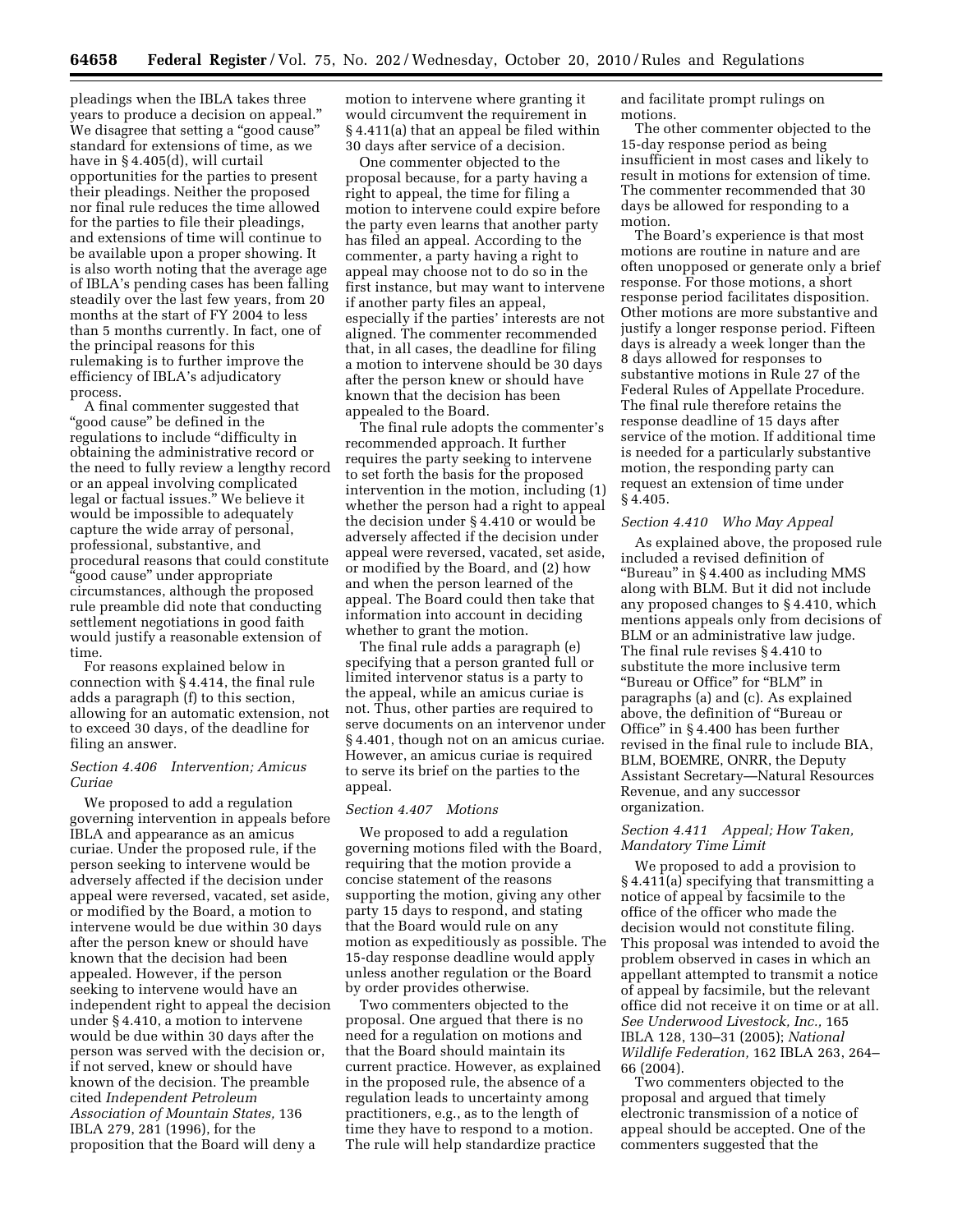regulations include an express statement that the risk of delay or nondelivery of the notice of appeal is on the sender. BLM supported the proposed rule, expressing a concern that the volume of paper involved could overwhelm the facilities in some offices. They noted that one appellant had recently filed 17 appeals totaling about 1,200 pages.

Based on the Board's recent experience, it appears that some BLM offices already accept electronic filing of notices of appeal, while others may not. Rather than adopt a uniform rule for BLM, we have decided to delete proposed  $§$  4.411(a)(4) for now, leaving it up to BLM whether to accept notices of appeal by facsimile or e-mail. We plan to revisit the issue of electronic filing in a future rulemaking.

We also proposed to add a provision to § 4.411(b) specifying that a person representing more than one appellant must state that he or she is authorized to do so. *See, e.g., The Friends and Residents of Log Creek,* 150 IBLA 44, 48 (1999) (''Proper application of the Department's rules of practice requires an affirmative showing that a representative of a named appellant is qualified and authorized to represent any other purported appellant or appellants, if single representation for multiple parties is intended'').

One commenter objected that this requirement is unnecessary and would ''create a trap for the unwary.'' The commenter pointed out that 43 CFR 1.5(a) already provides that the signature of a party's representative on a document constitutes a certificate that he or she is authorized and qualified to represent the party. The commenter argued that it would be ''far simpler and more efficient'' for the Board to issue an order to show cause, requiring a person to verify his or her authority to represent a party, in cases where the Board has a question about such authority.

We disagree with the commenter in part. If inclusion of a single statement in a notice of appeal avoids a potential issue about a representative's authority, that action would be "far simpler and more efficient'' than the Board's issuance of an order to show cause, followed by responses from the parties—a process that would take at least a few weeks. Nevertheless, we share the commenter's concern about the new requirement creating a ''trap for the unwary.'' Moreover, it may well be that, in many cases where this issue arises, a mere statement by the representative that other appellants have authorized him or her to represent them will not be sufficient to resolve the

issue. If so, the Board will still have to use an order to show cause to satisfy itself that the requirements of 43 CFR part 1 have been met. On balance, therefore, we have decided to omit the proposed requirement from the final rule.

The final rule amends § 4.411 to add an introductory phrase, "[e]xcept as otherwise provided by law,'' to paragraph (a)(2), since a statute or regulation may provide a longer or shorter period for filing an appeal than the normal 30 days. For example, under 30 U.S.C. 1724(d)(4)(B)(ii)(V), an order to perform a restructured accounting for oil and gas royalties must ''provide the lessee or its designee 60 days within which to file an administrative appeal of the order to perform a restructured accounting.''

The final rule also adds a new § 4.411(d), specifying what the office of the officer who made the decision must do after receiving a notice of appeal. The office must forward to the Board the notice of appeal and any accompanying documents, as well as the complete administrative record.

# *Section 4.412 Statement of Reasons; Statement of Standing; Reply Briefs*

We proposed to revise § 4.412(a) to require a single statement of reasons to be filed within 30 days after the notice of appeal is filed, rather than allowing two or more statements of reasons as in the current regulations. No comments were received on this change, and it is adopted. We have modified the language of paragraph (a) slightly, to say that the statement of reasons must be filed ''no later than 30 days after the notice of appeal was filed," rather than ''within 30 days after the notice of appeal was filed.'' An appellant does not have to wait until "after the notice of appeal was filed'' to file a statement of reasons; the two documents can be filed at the same time.

We also proposed to limit the statement of reasons to 30 pages (excluding exhibits, declarations, or other attachments), unless the appellant obtains leave of the Board to file a longer statement by showing good cause. And we proposed that an appellant would also have to show good cause for leave to file any additional pleading, *e.g.,* a reply to an answer.

One commenter objected to the page limitation in the proposed rule, saying that it was arbitrary and inadequately justified in the proposed rule. Thirty pages is the limit for a principal brief under Rule 32(a)(7) of the Federal Rules of Appellate Procedure; and in the Board's experience, it should be sufficient in all but the most

complicated cases. This proposed change is adopted as proposed.

The same commenter and several others objected to the requirement that an appellant obtain leave of the Board to file a reply brief. The current regulations make no provision for a reply brief, and most appellants who wish to file a reply seek leave of the Board to do so. Thus the proposed rule is consistent with the prevailing practice. However, it is also true that the Board routinely grants leave to file a reply when requested, and appellants file replies in fewer than 10 percent of the cases. Thus, allowing a limited time for appellants to file a reply brief appears unlikely to delay proceedings unduly.

In light of the Board's experience and the comments received, the final rule expressly allows an appellant who feels the need to do so to file a reply brief within 15 days after service of an answer under § 4.414. This is comparable to the 14 days allowed for a reply brief in Rule 31 of the Federal Rules of Appellate Procedure. The reply brief is limited to the issues raised in the answer and to 20 pages, unless the appellant obtains leave of the Board to file a longer brief by showing good cause. No further briefing by any party is permitted, unless requested by the Board.

# *Section 4.413 Service of Notice of Appeal*

The proposed rule included updated addresses for the Office of the Solicitor on which a copy of a notice of appeal and statement of reasons must be served. The Office of the Solicitor has informed us a handful of other changes, and the final rule revises the information in  $\S 4.413(c)(1)$ ,  $(d)(5)$ , and (d)(9) to reflect those changes. No public comments were received on the proposed changes, and they are adopted as proposed, with minor editorial changes.

## *Section 4.414 Answers*

We proposed to require each party that wishes to participate in an appeal, including the Bureau, to file a single answer (or motion, if appropriate, e.g., a motion to dismiss) within 60 days of service of the statement of reasons for appeal. This is twice the length of time generally provided for filing an answer under the existing regulations and would equal the total length of time that an appellant has to file a statement of reasons from the date of service of the decision being appealed (30 days under § 4.411(a) plus 30 days under § 4.412(a)). No comments were received on the proposed change. On further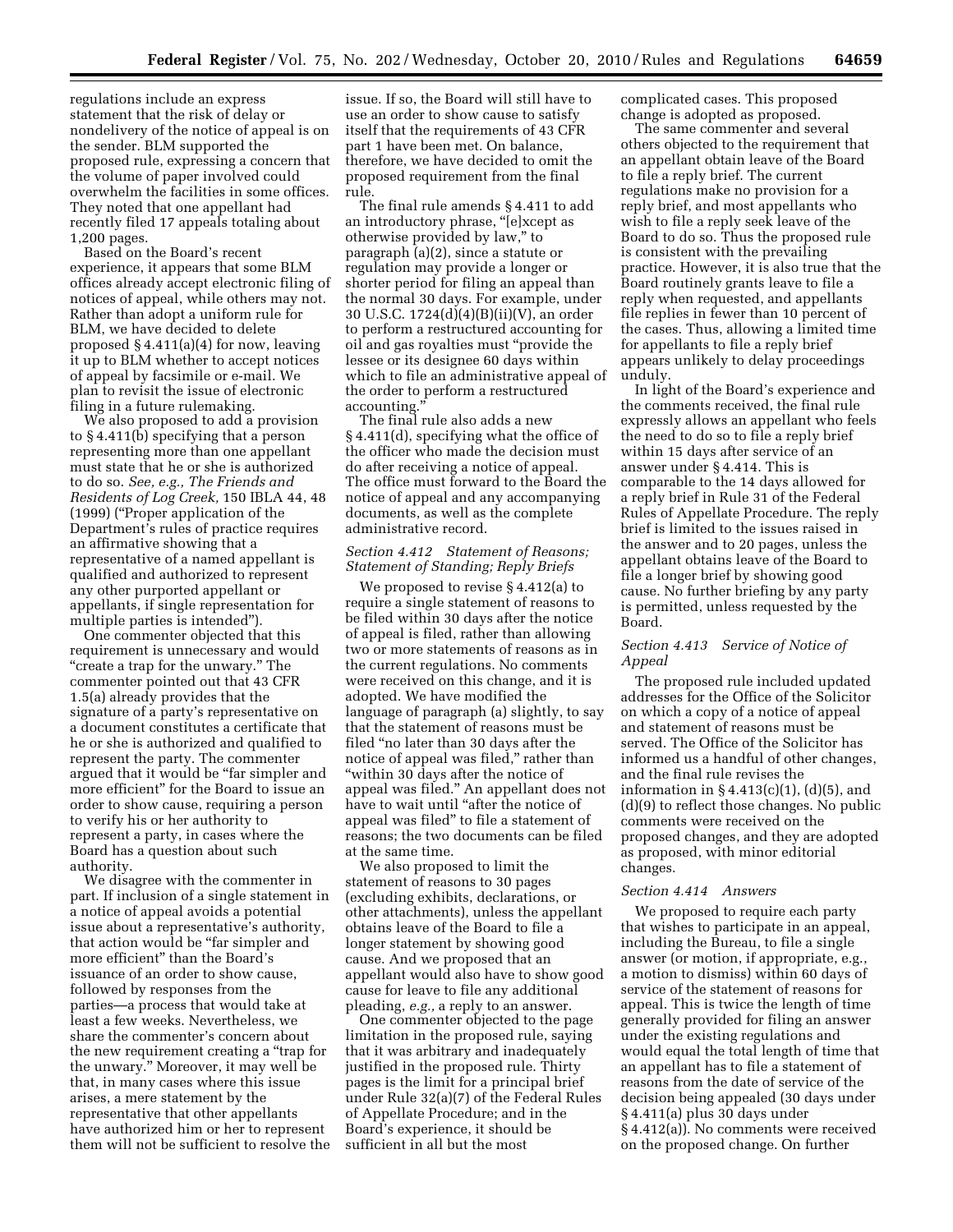consideration, however, we have decided to leave the period for filing an answer in § 4.414(a) at 30 days, but to revise § 4.405 to provide for an automatic extension of time upon request, not to exceed 30 days.

In many cases currently, no party files an answer, which means that the case is ripe for adjudication 30 days after service of the notice of appeal or statement of reasons. Enlarging the period for filing an answer to 60 days in all cases would mean that the Board would have to wait an additional 30 days in every case to see whether a party filed an answer.

Under the final rule, if a person wants to file an answer but needs additional time to do so, the person can get up to the full 60 days contemplated in the proposed rule simply by filing a request for an extension of time before the end of the initial 30-day deadline. But if no one files an answer or a request for an extension of time within the initial 30 day period, the Board can proceed to consider the appeal, without having to wait an additional 30 days.

For the reasons discussed above in connection with § 4.411, the final rule omits the proposed requirement that, if a person is representing more than one party, the answer must state that the person is authorized to do so.

# *Section 4.415 Motion for a Hearing on an Appeal Involving Questions of Fact*

We proposed several changes to existing § 4.415: (1) Deleting the requirement that a request for a hearing on issues of material fact be filed within 30 days after an answer is due; (2) requiring a party that requests a hearing to specify in its motion what the issues of material fact are, what evidence must be presented, what witnesses need to be examined, and what documentary evidence needs to be explained, if any; (3) including the standards used by the Board in deciding whether to refer a case for a hearing; (4) giving the Board the authority to refer a matter for a hearing by an administrative law judge (ALJ), who would issue (a) proposed findings of fact on specified issues, (b) a recommended decision, or (c) a decision that will be final in the absence of an appeal; and (5) authorizing the Board to suspend the effectiveness of the decision under review pending a final decision on the appeal if it finds good cause to do so.

One commenter objected to the proposed requirement that a party requesting a hearing specify what evidence must be presented, what witnesses need to be examined, and what documentary evidence needs to be explained, if any. The commenter

argued that discovery may be necessary before a party can make these determinations, and discovery may not be available until the case is referred to an ALJ for a hearing. The commenter recommended that the rule require a party to identify only the issues of material fact on which a hearing is necessary or, at the least, clarify that a party will not be limited to its specifications of evidence, witnesses, and documents in the request for a hearing.

We have decided to retain the requirement that the party specify, not only the issues of material fact to be heard, but also the evidence, witnesses, and documents to be presented or crossexamined. This information is needed for the Board to evaluate the hearing request and determine, for example, whether evidence could be presented in documentary form, rather than by oral testimony, thereby saving the parties and the ALJ the time and expense of a hearing. However, language has been added to § 4.415(e) clarifying that, unless the Board orders otherwise, the ALJ may consider other relevant issues and evidence identified after referral of the case for a hearing.

The same commenter also recommended that the proposed rule be amended to include procedures for discovery in cases handled by the Departmental Cases Hearings Division. While this recommendation is outside the scope of the current rulemaking, which focuses on procedures for IBLA, we agree that discovery procedures for cases before the Departmental Cases Hearings Division should be established. We will propose such procedures in a separate rulemaking.

No other comments were received on the proposed changes to § 4.415, and they are adopted as proposed.

### *Section 4.421 Definitions*

We proposed to remove from this section a handful of terms that are also defined in § 4.400, to alphabetize the remaining definitions, and to revise them to reflect revisions to the definitions in § 4.400. No comments were received on the proposed changes, and they are adopted as proposed.

In addition, in response to a comment from BLM, we have substituted a definition of ''manager'' for the definition of "district manager" in the current regulation. BLM pointed out that subpart E never actually uses "district manager," except to define it in this section as the supervising BLM officer of the grazing district. By contrast, subpart E uses ''manager'' in several regulations. Since BLM manages grazing both within grazing districts and on the public lands outside grazing districts, the final regulation defines the term "manager" more broadly as "the BLM official with direct supervision over the public lands that are pertinent to the decision or contest.''

#### *Section 4.422 Documents*

The proposed rule included changes to the service requirements in § 4.422(c) corresponding to those proposed for § 4.401(c). The final rule adopts the same changes to § 4.422(c) as are adopted for § 4.401(c), discussed above. In addition, language has been included in  $\S 4.422(c)(4)$  and (6) to reflect service of a complaint in a contest proceeding by publication, as provided in § 4.450– 5.

# *Section 4.433 Authority of the Administrative Law Judge*

Consistent with one of the proposed changes to § 4.415 mentioned above, we proposed to revise § 4.433 to provide authority to an ALJ to issue either a recommended decision or a decision that would be final for the Department absent an appeal to the Board, in addition to proposed findings of fact on the issues presented at the hearing. No comments were received on the proposed change, and it is adopted as proposed.

# *Section 4.434 Conduct of Hearing*

We proposed to revise this regulation to substitute ''administrative law judge'' for "examiner" and to substitute ''Bureau,'' as defined in § 4.400, for ''Bureau of Land Management.'' No comments were received on the proposed changes, and they are adopted as proposed, except that the expanded term ''Bureau or Office'' is used in the final rule.

## *Section 4.437 Copies of Transcript*

This regulation refers to the parties' stipulating to a summary of the evidence, a procedure that has not been used for many years and is unnecessary, since all hearings are transcribed. The final rule removes this reference in § 4.437.

#### *Section 4.438 Summary of Evidence*

We proposed to remove this regulation as unnecessary, for the reasons explained above in connection with § 4.437. No comments were received on the proposed change, and it is adopted as proposed. Existing § 4.439 is redesignated § 4.438.

## *Section 4.438 Action by Administrative Law Judge*

Consistent with the proposed changes to §§ 4.415 and 4.433 mentioned above,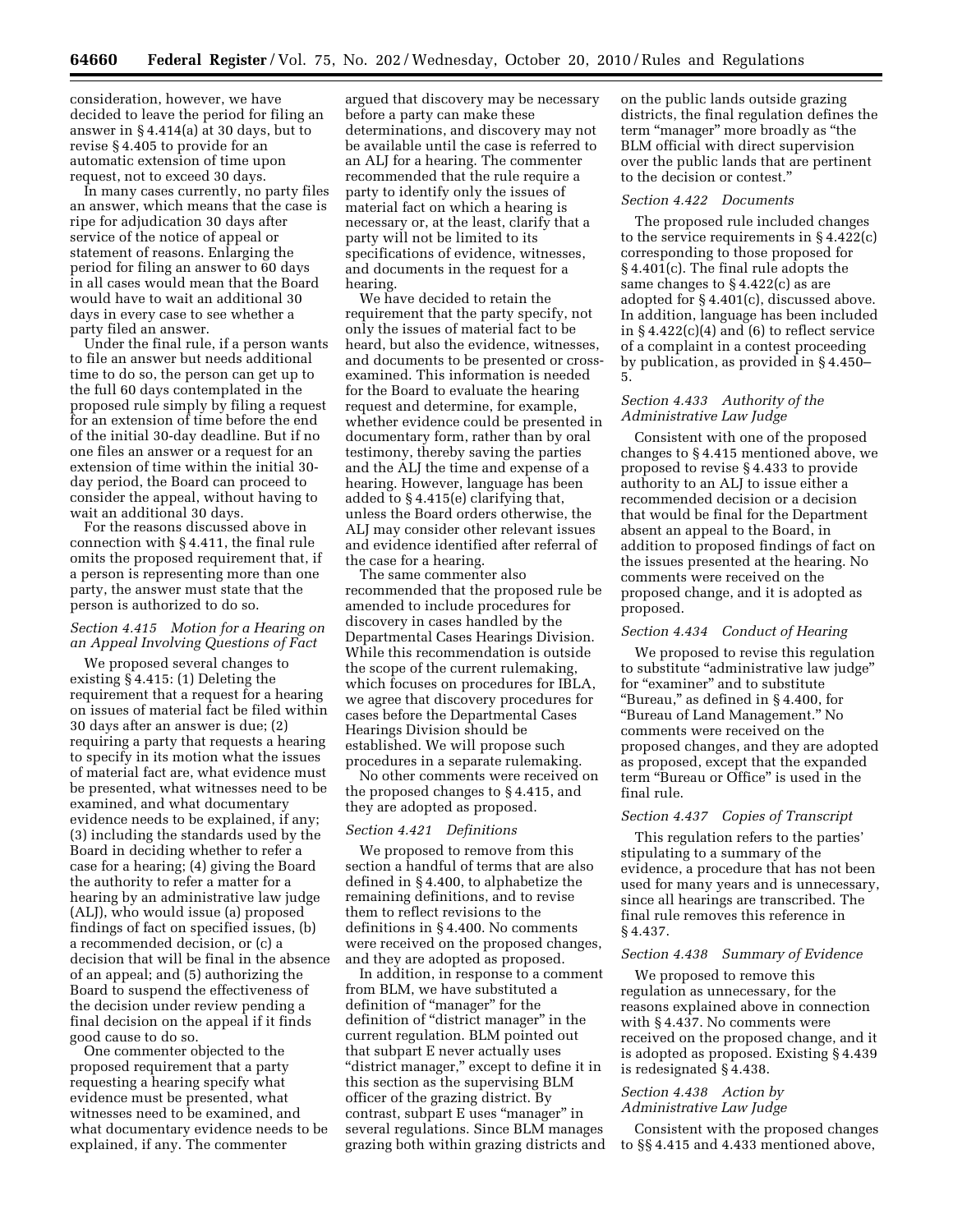we proposed to revise this regulation to authorize an ALJ to issue (a) proposed findings of fact on the issues presented at the hearing, (b) a recommended decision that includes findings of fact and conclusions of law, or (c) a decision that would be final for the Department absent an appeal to the Board. No comments were received on this proposed change, and it is adopted as proposed.

# *Section 4.452–8 Findings and Conclusions; Decision by Administrative Law Judge*

Paragraphs (a) and (b) of this section provide that, following a hearing in a contest proceeding, the parties may submit proposed findings of fact and conclusions of law, and the ALJ will consider them and issue his or her decision, including findings, conclusions, and the reasons for them. Paragraph (c) provides that ''[t]he Board may require, in any designated case, that the [ALJ] make only a recommended decision and that the decision and the record be submitted to the Board for consideration.''

As far as we are aware, the authority in paragraph (c) has never been used, and we are unaware of any reason to depart from the consistent current practice of having the ALJ render an initial decision that is then reviewable by the Board on appeal. The final rule, therefore, deletes paragraph (c).

# *Section 4.476 Conduct of Hearing; Reporter's Fees; Transcripts*

Like § 4.437 discussed above, § 4.476(d) refers to the parties' stipulating to a summary of the evidence, a procedure that has not been used for many years and is unnecessary, since all hearings are transcribed. The final rule removes this reference in § 4.476.

# *Section 4.477 Findings and Conclusions; Decision by Administrative Law Judge*

Paragraph (a) of this section provides that, following a hearing in a grazing proceeding and the time allowed for the parties to submit proposed findings of fact and conclusions of law, the ALJ will consider them and issue his or her decision, including findings, conclusions, and the reasons for them. Paragraph (b) provides that the Board "may require, in any designated case, that the [ALJ] make only a recommended decision and that such decision and the record be submitted to the Board for consideration.'' We are not aware of the Board's ever having used the authority in paragraph (b), and we

have deleted paragraph (b) from the final rule.

# *Section 4.478 Appeals to the Board of Land Appeals; Judicial Review*

As noted in the proposed rule, in 2003, OHA amended its regulations to authorize an ALJ to issue an order granting or denying a petition for stay of a BLM grazing decision. 43 CFR 4.474(c), 68 FR 68765, 68771 (Dec. 10, 2003). The amendments also provided for an appeal to IBLA from such an order in § 4.478(a), but did not specify a time or place for filing the appeal. We proposed to amend § 4.478(a) to provide that an appeal may be filed with the ALJ in accordance with § 4.411(a). No comments were received on the proposed change, and it is adopted as proposed.

*F. 43 CFR Part 4, Subpart L—Special Rules Applicable to Surface Coal Mining Hearings and Appeals* 

# *Section 4.1108 Form of Documents*

The final rule adds a new § 4.1108(g) providing that documents filed under subpart L must conform to the document formatting requirements of § 4.401(d). This provision takes the place of the more general formatting guidance (''double-spaced, using standard margins and font size'') included in proposed § s 4.1392(a)(2), (e)(2).

### *Section 4.1109 Service*

The Solicitor's Office has informed us that, in 2009, the Knoxville Field Solicitor's Office moved to a new location. We have revised § 4.1109(a)(2)(ii) to update the office address.

### *Section 4.1117 Reconsideration*

We proposed to add § 4.1117 to treat motions for reconsideration under subpart L in a manner consistent with those under subpart E. See § 4.403, discussed above. No comments were received on the proposed addition, and it is adopted as proposed.

# *Section 4.1270 Petition for Discretionary Review of a Proposed Civil Penalty*

We proposed to correct the reference in § 4.1270(f) from § 4.1277 (which does not exist) to § 4.1275. No comments were received on the proposed change, and it is adopted as proposed.

#### *Section 4.1276 Reconsideration*

We proposed to remove this regulation because of the addition of § 4.1117, discussed above. No comments were received on the proposed change, and it is adopted as proposed.

# *Section 4.1286 Motion for a Hearing*

We proposed to revise § 4.1286 to treat requests for a hearing under subpart L in a manner consistent with those under subpart E. See § 4.415, discussed above. No comments were received on the proposed changes, and they are adopted as proposed.

# *Section 4.1287 Action by Administrative Law Judge*

The final rule adds a new § 4.1287 to require action by the ALJ, following referral of a case for a hearing under subpart L, in a manner consistent with that under subpart E. See redesignated § 4.438, discussed above.

## *Section 4.1392 Contents of Request; Amendment of Requests; Responses*

Section 4.1392 governs the filing of requests for review, and responses to such requests, in cases involving a determination by the Office of Surface Mining Reclamation and Enforcement that a person does or does not have valid existing rights under 30 CFR 761.16. One commenter requested that the final regulations clarify a requester's right to file a supplemental brief, which could serve to narrow the issues in contention. Consistent with the change to § 4.412 concerning reply briefs, discussed above, the final rule adds a § 4.1392(e), giving a requester who wishes to file a reply a limited opportunity to do so. The final rule also revises § 4.1392(d) to clarify the requirements for filing a response.

# *G. 43 CFR Part 10—Native American Graves Protection and Repatriation Regulations*

In January 2002, OHA moved its headquarters offices to a new building and revised these regulations to update its address. 67 FR 4367, 4368 (Jan. 30, 2002). In April 2003, however, the National Park Service revised 43 CFR 10.12 and inadvertently republished OHA's former address. 68 FR 16354, 16363–64 (Apr. 3, 2003). This final rule therefore revises § 10.12(j) and (k) to substitute OHA's current address.

## **III. Review Under Procedural Statutes and Executive Orders**

A. *Decision To Issue Final Rule Without Prior Notice and Comment on Some Provisions.* While prior notice and opportunity for comment were provided for most of the provisions of this final rule, the Office of the Secretary has included additional provisions that were not part of the March 8, 2007, proposed rule. These provisions are 30 CFR Chapter III and 43 CFR part 4, subpart C, which are removed; 43 CFR 4.1, 4.21, 4.22, 4.410, 4.437, 4.452–8,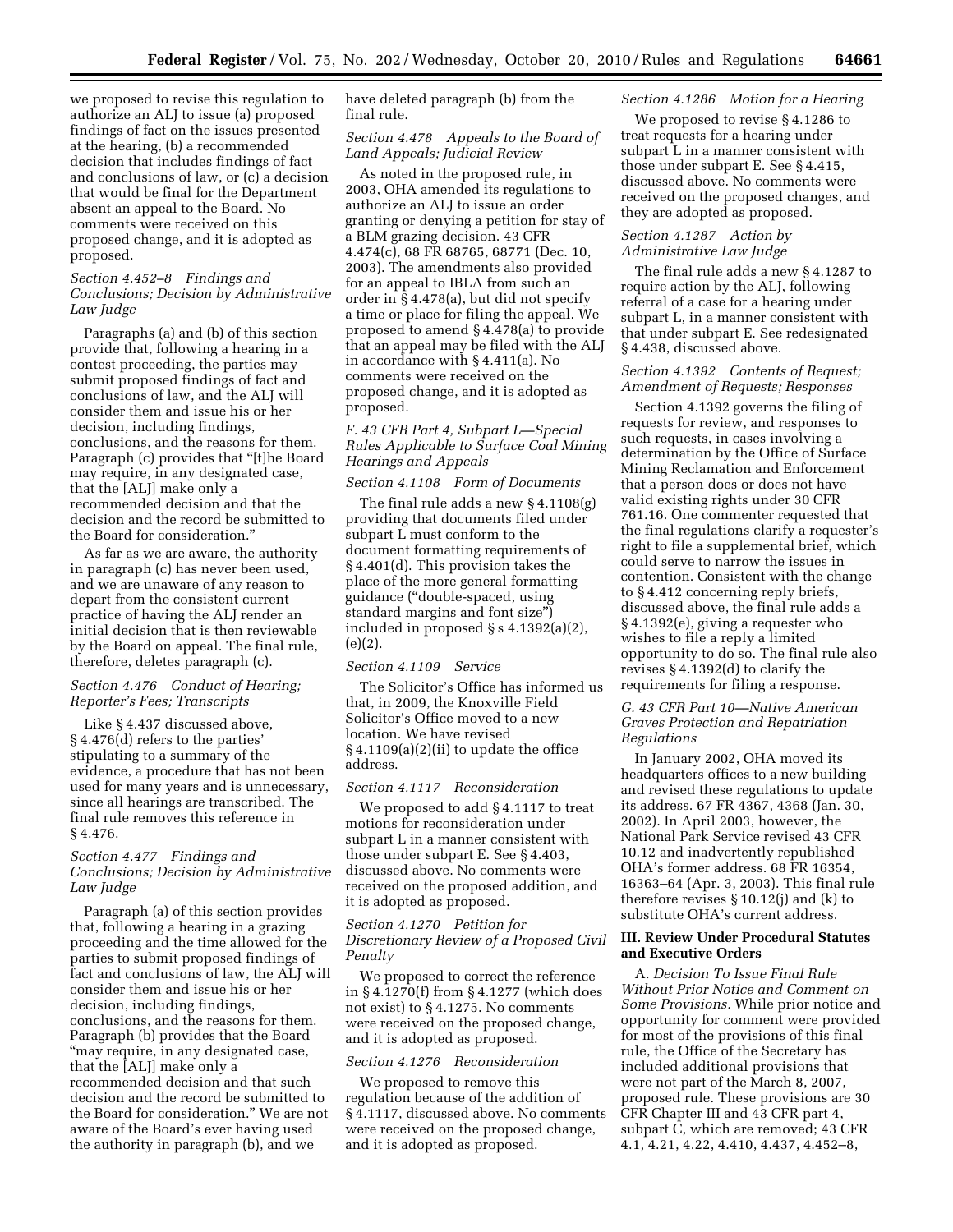4.476, 4.477, 4.1108, 4.1392, and 10.12, which are revised; and 43 CFR 4.401(d), 4.411(d), and 4.1287, which are added. As is clear from the section-by-section analysis above, the changes to these regulations are minor technical amendments or changes needed to conform to other statutory or regulatory actions.

The Department has determined that the public notice and comment requirements of the Administrative Procedure Act, 5 U.S.C. 553(b), do not apply to these additional provisions because the changes being made relate solely to matters of agency organization, procedure, and practice. They therefore satisfy the exemption from notice and comment rulemaking in 5 U.S.C. 553(b)(A).

B. *Regulatory Planning and Review (E.O. 12866).* In accordance with the criteria in Executive Order 12866, we have determined that this document is not a significant regulatory action. The Office of Management and Budget has not reviewed this rule under Executive Order 12866.

1. This rule will not have an annual economic effect of \$100 million or more or adversely affect in a material way an economic sector, productivity, competition, jobs, the environment, public health or safety, or State, local, or tribal governments or communities. A cost-benefit and economic analysis is not required. These regulations will have virtually no effect on the economy because they only revise existing procedural regulations governing appeals and add new regulations governing consolidation of appeals, requests for extensions of time, motions, and intervention.

2. This rule will not create inconsistencies with or interfere with other agencies' actions because only the Department of the Interior provides regulations that govern procedures for appeals of decisions concerning the use and disposition of public lands and their resources and concerning surface coal mining.

3. This rule will not materially alter the budgetary effects of entitlements, grants, user fees, loan programs, or the rights and obligations of their recipients. These regulations deal only with procedures governing appeals, not with entitlements, grants, user fees, loan programs, or the rights and obligations of their recipients.

4. This rule does not raise novel legal or policy issues. The regulations would merely revise existing procedures and add regulations governing consolidation of appeals, requests for extensions of time, motions, and intervention, which

are all familiar administrative procedures.

C. *Regulatory Flexibility Act.* The Department of the Interior certifies that this rule will not have a significant economic effect on a substantial number of small entities as defined in the Regulatory Flexibility Act (5 U.S.C. 601 *et seq.*). Over the past 5 years, IBLA has received between 285 and 335 appeals per year, and appeals this year are running at an even lower rate. Not all appellants are small entities; but even if they were, 285–335 is not a substantial number, for purposes of the Act. Moreover, the minor procedural changes in this rule will not have a significant economic effect on those appellants who are small entities. A Small Entity Compliance Guide is not required.

D. *Small Business Regulatory Enforcement Fairness Act.* This rule is not a major rule under 5 U.S.C. 804(2), the Small Business Regulatory Enforcement Fairness Act:

1. It will not have an annual effect on the economy of \$100 million or more. The rule only revises procedural regulations governing appeals and adds regulations governing consolidation of appeals, requests for extensions of time, motions, and intervention. The rule should have no effect on the economy.

2. It will not cause a major increase in costs or prices for consumers, individual industries, Federal, State, or local government agencies, or geographic regions. Revising OHA's procedural regulations governing appeals and adding regulations governing consolidation of appeals, requests for extensions of time, motions, and intervention will not affect costs or prices for citizens, individual industries, government agencies, or geographic regions.

3. It will not have significant adverse effects on competition, employment, investment, productivity, innovation, or the ability of U.S.-based enterprises to compete with foreign-based enterprises. Revising OHA's procedural regulations governing appeals and adding regulations governing consolidation of appeals, requests for extensions of time, motions, and intervention should have no effects, adverse or beneficial, on competition, employment, investment, productivity, innovation, or the ability of U.S.-based enterprises to compete with foreign-based enterprises.

E. *Unfunded Mandates Reform Act.* In accordance with the Unfunded Mandates Reform Act (2 U.S.C. 1501 *et seq.*), we find that:

1. This rule will not have a significant or unique effect on small governments or significantly affect State, local, or tribal governments or the private sector.

Revising OHA's procedural regulations governing appeals and adding regulations governing consolidation of appeals, requests for extensions of time, motions, and intervention will neither uniquely nor significantly affect these governments.

2. This rule will not produce an unfunded Federal mandate of \$100 million or more on State, local, or tribal governments in the aggregate or the private sector in any year, *i.e.,* it is not a ''significant regulatory action'' under the Unfunded Mandates Reform Act. A statement containing the information required by the Unfunded Mandates Reform Act, 2 U.S.C. 1532, is not required.

F. *Takings (E.O. 12630).* In accordance with Executive Order 12630, we find that the rule will not have significant takings implications. A takings implication assessment is not required. Revising OHA's procedural regulations governing appeals and adding regulations governing consolidation of appeals, requests for extensions of time, motions, and intervention should have no effect on property rights.

G. *Federalism (E.O. 13132).* In accordance with Executive Order 13132, we find that the rule does not have sufficient federalism implications to warrant the preparation of a Federalism Assessment. There is no foreseeable effect on states from revising OHA's procedural regulations governing appeals and adding regulations governing consolidation of appeals, requests for extensions of time, motions, and intervention. A federalism summary impact statement is not required.

H. *Civil Justice Reform (E.O. 12988).*  In accordance with Executive Order 12988, the Department has determined that this rule will not unduly burden the judicial system and meets the requirements of sections 3(a) and 3(b)(2) of the Order. Because these regulations will improve OHA's procedural regulations governing appeals and add regulations governing consolidation of appeals, requests for extensions of time, motions, and intervention, they will not burden either administrative or judicial tribunals.

I. *Consultation with Indian Tribes (E.O. 13175).* Under the criteria in Executive Order 13175, we have evaluated this rule and determined that it has no potential effects on federally recognized Indian tribes. These regulations would not have substantial direct effects on one or more Indian tribes, on the relationship between the Federal government and Indian tribes, or on the distribution of power and responsibilities between the Federal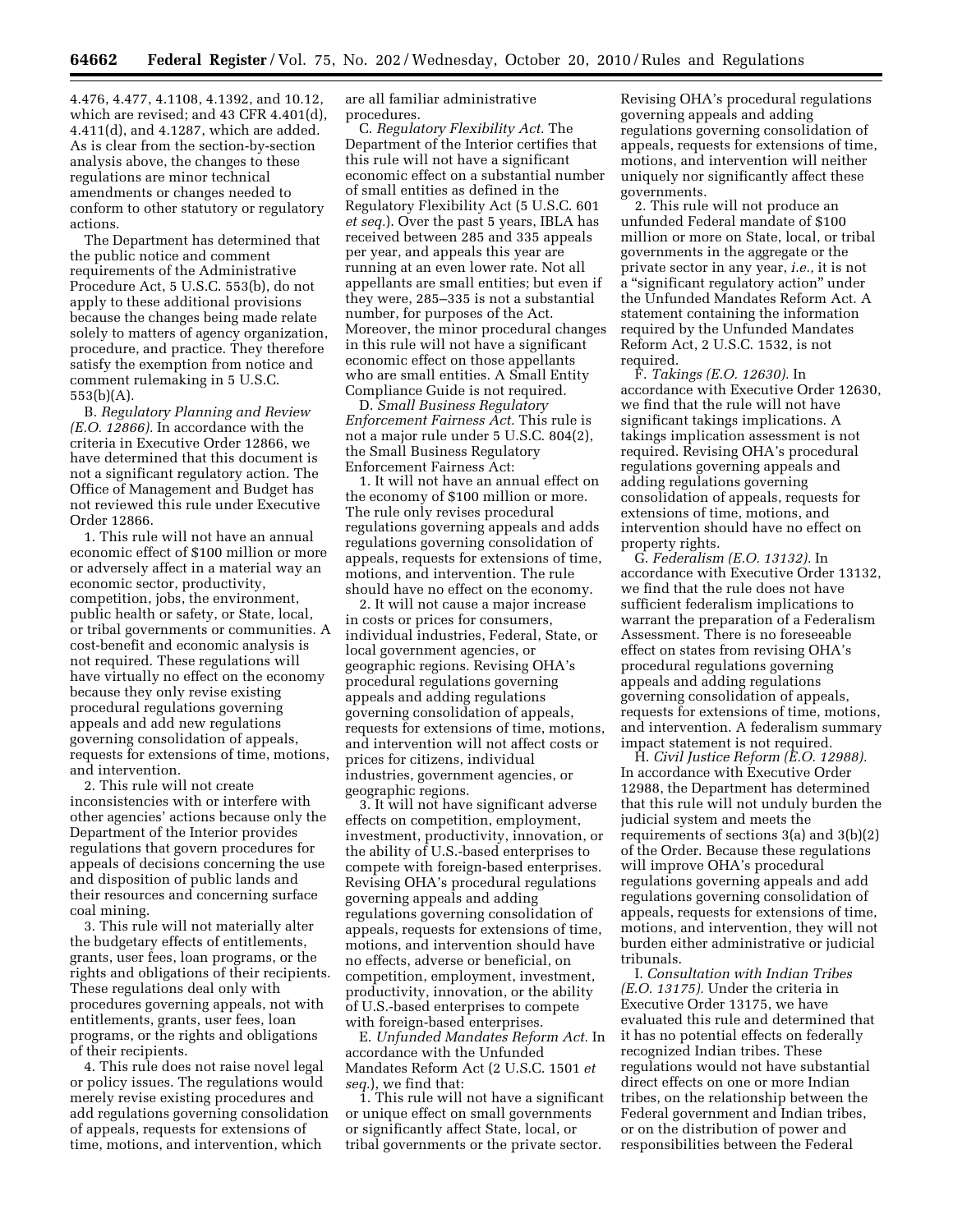government and Indian tribes. They would only revise OHA's procedural regulations governing appeals and add regulations governing consolidation of appeals, requests for extensions of time, motions, and intervention.

J. *Paperwork Reduction Act.* This rule is exempt from the requirements of the Paperwork Reduction Act, since it applies to the conduct of agency administrative proceedings involving specific individuals and entities. 44 U.S.C. 3518(c); 5 CFR 1320.4(a)(2). An OMB form 83–I is not required.

K. *National Environmental Policy Act.*  The Department has determined that this rule is categorically excluded from environmental review under the National Environmental Policy Act of 1969 (NEPA), 42 U.S.C. 4321 *et seq.,*  Council on Environmental Quality (CEQ) regulations, 40 CFR 1508.4, and the Department of the Interior's regulations at 43 CFR 46.210(i). CEQ regulations, at 40 CFR 1508.4, define a "categorical exclusion" as a category of actions that do not individually or cumulatively have a significant effect on the human environment. The regulations further direct each department to adopt NEPA procedures, including categorical exclusions. 40 CFR 1507.3.

The Department has determined that this rule is categorically excluded from further environmental analysis under NEPA in accordance with 43 CFR 46.210(i), which categorically excludes ''[p]olicies, directives, regulations and guidelines: that are of an administrative, financial, legal, technical, or procedural nature \* \* \*'' In addition, the Department has determined that none of the extraordinary circumstances listed in 43 CFR 46.215 applies to this rule.

The rule is an administrative and procedural rule that revises OHA's procedural regulations governing appeals and adds regulations governing consolidation of appeals, requests for extensions of time, motions, and intervention. Therefore, given the categorical exclusion, neither an environmental assessment nor an environmental impact statement under NEPA is required.

L. *Information Quality Act.* In developing this rule, we did not conduct or use a study, experiment, or survey requiring peer review under the Information Quality Act, Pub. Law 106– 554.

M. *Effects on the Energy Supply (E.O. 13211).* This rule is not a significant energy action under the definition in Executive Order 13211. A Statement of Energy Effects is not required. Revising OHA's procedural regulations governing appeals and adding regulations

governing consolidation of appeals, requests for extensions of time, motions, and intervention are not likely to have a significant adverse effect on the supply, distribution, or use of energy.

# **List of Subjects**

*30 CFR Part 301* 

Administrative practice and procedure, Mines, Surface mining.

#### *43 CFR Part 4*

Administrative practice and procedure, Mines, Public lands, Surface mining.

### *43 CFR Part 10*

Administrative practice and procedure, Hawaiian Natives, Historic preservation, Indians—Claims, Museums, Reporting and recordkeeping requirements.

■ For the reasons set forth in the preamble, the Office of the Secretary amends 30 CFR Chapter III and 43 CFR parts 4 and 10 as set forth below:

# **Title 30—Mineral Resources**

### **Chapter III—[REMOVED]**

■ Under the authority of 30 U.S.C. 1211, 30 CFR Chapter III, consisting of part 301, is removed.

#### **Title 43—Public Lands: Interior**

**43 CFR Subtitle A—Office of the Secretary of the Interior** 

# **PART 4—DEPARTMENT HEARINGS AND APPEALS PROCEDURES**

■ 2. The authority citation for part 4 continues to read as follows:

**Authority:** 5 U.S.C. 301; 43 U.S.C. 1201.

# **Subpart A—General; Office of Hearings and Appeals**

■ 3. In § 4.1, revise the introductory text and paragraph (a), remove paragraph  $(b)(1)$ , redesignate paragraphs  $(b)(2)$ through (b)(4) as paragraphs (b)(1) through (b)(3), and revise the first sentence of newly redesignated paragraph (b)(1)(ii) to read as follows:

# **§ 4.1 Scope of authority; applicable regulations.**

The Office of Hearings and Appeals, headed by a Director, is an authorized representative of the Secretary for the purpose of hearing, considering, and deciding matters within the jurisdiction of the Department involving hearings, appeals, and other review functions of the Secretary. The Office may hear, consider, and decide those matters as fully and finally as might the Secretary, subject to any limitations on its authority imposed by the Secretary.

Principal components of the Office include:

(a) One or more Hearings Divisions consisting of administrative law judges who are authorized to conduct hearings in cases required by law to be conducted under 5 U.S.C. 554, and other deciding officials who are authorized to conduct hearings in cases arising under statutes and regulations of the Department; and

- (b) \* \* \*
- (1) \* \* \*

(ii) Decisions and orders of administrative law judges and Indian probate judges in Indian probate matters, other than those involving estates of the Five Civilized Tribes of Indians. \* \* \*

\* \* \* \* \*

# **§ 4.21 [Amended]**

 $\blacksquare$  4. In § 4.21, amend paragraph (b)(3) by adding the word "and" after the semicolon at the end of the paragraph and amend paragraph (b)(4) by removing the semicolon at the end of the paragraph and adding a period in its place.

# **Subpart B—General Rules Relating to Practice and Procedure**

■ 5. Revise § 4.22(a) to read as follows:

## **§ 4.22 Documents.**

(a) *Filing of documents.* A document is filed in the office where the filing is required only when the document is received in that office during its regular business hours and by a person authorized to receive it. A document received after the office's regular business hours is considered filed on the next business day.

\* \* \* \* \*

# **Subpart C—[Removed and Reserved]**

■ 6. Subpart C, consisting of §§4.100 through 4.128 and Appendix I, is removed and reserved.

## **Subpart E—Special Rules Applicable to Public Land Hearings and Appeals**

■ 7. Revise the authority citation for part 4, subpart E, to read as follows:

**Authority:** Sections 4.470 to 4.480 are also issued under authority of 43 U.S.C. 315a.

■ 8. Revise § 4.400 to read as follows:

#### **§ 4.400 Definitions.**

As used in this subpart: *Administrative law judge* means an administrative law judge in the Office of Hearings and Appeals, appointed under 5 U.S.C. 3105.

*BIA* means the Bureau of Indian Affairs.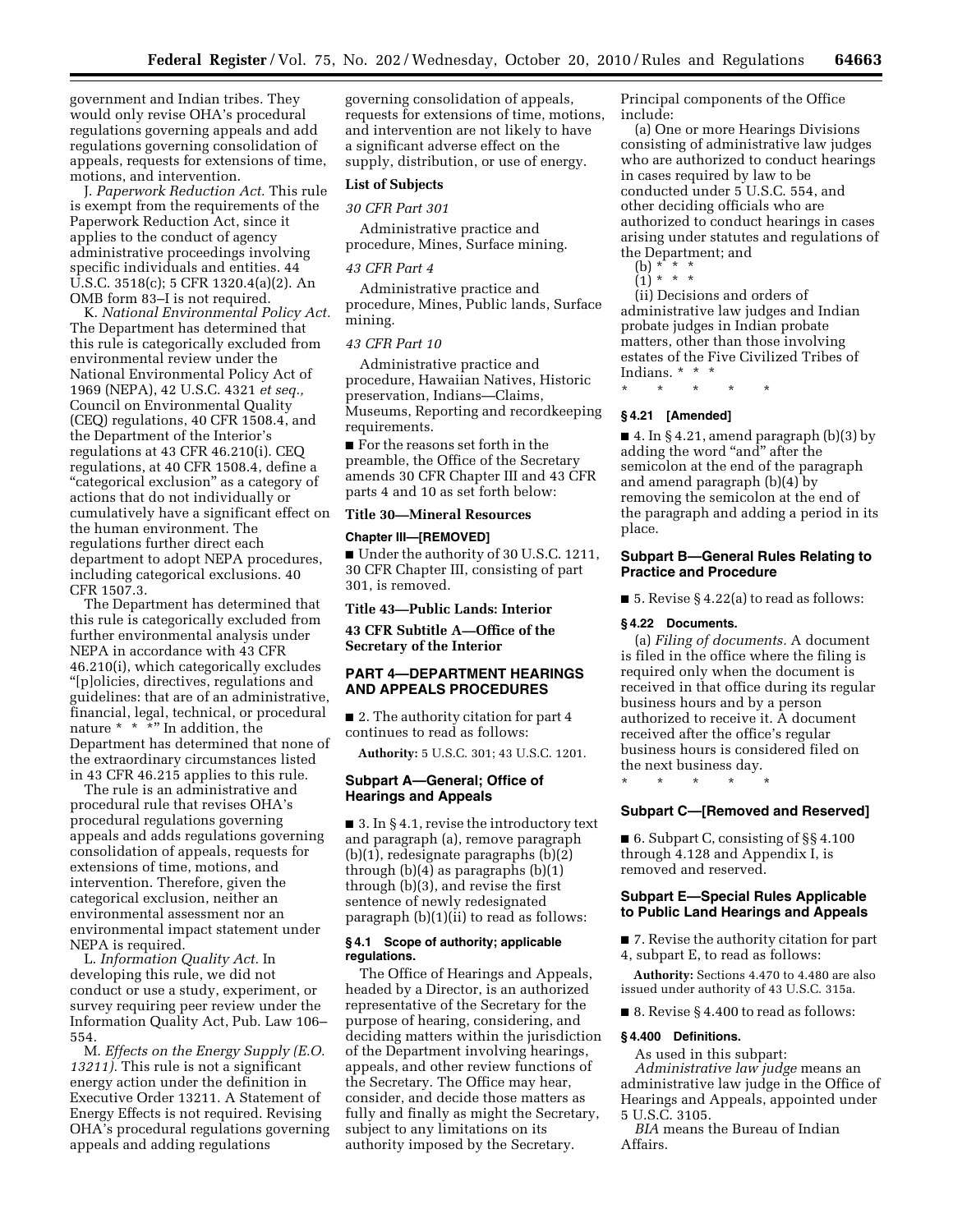*BLM* means the Bureau of Land Management.

*Board* means the Interior Board of Land Appeals in the Office of Hearings and Appeals. The address of the Board is 801 N. Quincy Street, Suite 300, Arlington, Virginia 22203. The telephone number is 703–235–3750, and the facsimile number is 703–235–8349.

*BOEMRE* means the Bureau of Ocean Energy Management, Regulation and Enforcement.

*Bureau or Office* means BIA, BLM, BOEMRE, ONRR, the Deputy Assistant Secretary—Natural Resources Revenue, or any successor organization, as appropriate.

*Last address of record* means the address in a person's most recent filing in an appeal or, if there has not been any filing, the person's address as

provided in the Bureau decision under appeal.

*ONRR* means the Office of Natural Resources Revenue.

*Office* or *officer* includes ''administrative law judge'' or ''Board'' where the context so requires.

*Party* includes a party's

representative(s) where the context so requires.

*Secretary* means the Secretary of the Interior or an authorized representative.

■ 9. In §4.401, revise paragraph (c) and add paragraph (d) to read as follows:

#### **§ 4.401 Documents.**

\* \* \* \* \*

(c) *Service of documents.* (1) A party that files any document under this subpart must serve a copy of it concurrently as follows:

(i) On the appropriate official of the Office of the Solicitor under § 4.413(c) and (d);

(ii) For a notice of appeal and statement of reasons, on each person named in the decision under appeal; and

(iii) For all other documents, on each party to the appeal (including intervenors).

(2) Service on a person or party known to be represented by counsel or other designated representative must be made on the representative.

(3) Service must be made at the last address of record of the person or party (if unrepresented) or the representative, unless the person, party, or representative has notified the serving party of a subsequent change of address. (4) Service may be made as shown in the following table:

| If the document is * * * | Service may be made by * * *                                                                                                                                                                                                                                                                                                                          |
|--------------------------|-------------------------------------------------------------------------------------------------------------------------------------------------------------------------------------------------------------------------------------------------------------------------------------------------------------------------------------------------------|
|                          | (A) Personal delivery;<br>(B) Registered or certified mail, return receipt requested;<br>(C) Delivery service, delivery receipt requested, if the last address of record is not a post office box; or<br>(D) Electronic means, such as electronic mail or facsimile, if the person to be served has previously<br>consented to that means in writing. |
|                          | (A) Personal delivery;<br>(B) Mail;<br>(C) Delivery service, if the last address of record is not a post office box; or<br>(D) Electronic means, such as electronic mail or facsimile, if the person to be served has previously<br>consented to that means in writing.                                                                               |

(5) At the conclusion of any document that a party must serve under the regulations in this subpart, the party must sign a written statement that:

(i) Certifies that service has been or will be made in accordance with the applicable rules; and (ii) Specifies the date and manner of service.

(6) Service that complies with paragraphs (c)(2) through (4) of this section is complete as shown in the following table:

| If service is made by * * *   | Service is complete when the document is * * *                                                          |
|-------------------------------|---------------------------------------------------------------------------------------------------------|
|                               | Delivered to the party.                                                                                 |
| (ii) Mail or delivery service | Delivered to the party.                                                                                 |
|                               | Transmitted to the party, unless the serving party learns that it did not reach the party to be served. |

(7) In the absence of evidence to the contrary, delivery under paragraph (c)(6)(ii) of this section is deemed to take place 5 business days after the document was sent. A document is considered sent when it is given to the U.S. Postal Service (or deposited in one of its mailboxes), properly addressed and with proper postage affixed, or when it is given to a delivery service (or deposited in one of its receptacles), properly addressed and with the delivery cost prepaid.

(d) *Document format.* (1) The format requirements in paragraph (d)(2) of this section apply to any pleading, motion, brief, or other document filed in a case under this subpart, other than an exhibit

or attachment or the administrative record.

(i) An exhibit or attachment must be 81⁄2 by 11 inches in size or, if larger, folded to 81⁄2 by 11 inches and attached to the document.

(ii) Any document that does not comply with the requirements in this paragraph (d) may be rejected.

(2) A document filed in a case must: (i) Be  $8\frac{1}{2}$  by 11 inches in size;

(ii) Be printed on just one side of the page;

(iii) Be clearly typewritten, printed, or otherwise reproduced by a process that yields legible and permanent copies;

(iv) Use 11 point font size or larger;

(v) Be double-spaced except for the case caption, argument headings, long quotations, and footnotes, which may be single-spaced;

(vi) Have margins of at least 1 inch; (vii) Be numbered sequentially,

starting on the second page; and

(vii) Be stapled in the upper left-hand corner, if stapled, or bound on the left side, if bound.

■ 10. Revise § 4.403 to read as follows:

### **§ 4.403 Finality of decision; reconsideration.**

(a) The Board's decision is final agency action and is effective on the date it is issued, unless the decision itself provides otherwise.

(b) The Board may reconsider its decision in extraordinary circumstances.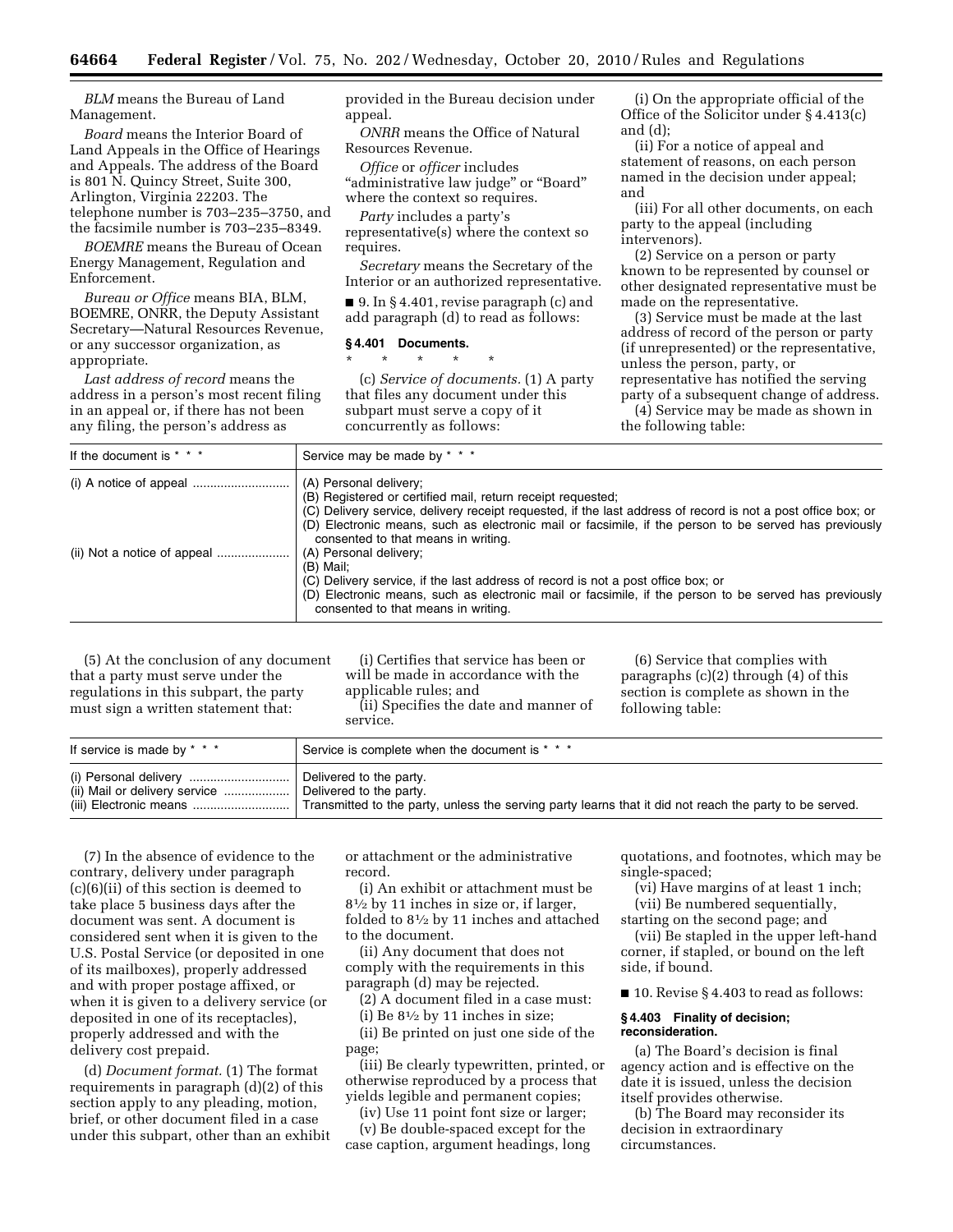(1) A party that wishes to request reconsideration of a Board decision must file a motion for reconsideration with the Board within 60 days after the date of the decision.

(2) The motion may include a request that the Board stay the effectiveness of its decision.

(3) Any other party to the original appeal may file a response to a motion for reconsideration with the Board within 21 days after service of the motion, unless the Board orders otherwise.

(4) A motion for reconsideration will not stay the effectiveness or affect the finality of the Board's decision unless so ordered by the Board for good cause.

(5) A party does not need to file a motion for reconsideration in order to exhaust its administrative remedies.

(c) A motion for reconsideration must: (1) Specifically describe the extraordinary circumstances that

warrant reconsideration; and (2) Include all arguments and

supporting documents.

(d) Extraordinary circumstances that may warrant granting reconsideration include, but are not limited to:

(1) Error in the Board's interpretation of material facts;

(2) Recent judicial development;

(3) Change in Departmental policy; or

(4) Evidence that was not before the Board at the time the Board's decision was issued and that demonstrates error in the decision.

(e) If the motion cites extraordinary circumstances under paragraph (d)(4) of this section, it must explain why the evidence was not provided to the Board during the course of the original appeal.

(f) The Board will not grant a motion for reconsideration that:

(1) Merely repeats arguments made in the original appeal, except in cases of demonstrable error; or

(2) Seeks relief from the legally binding consequences of a statute or regulation.

■ 11. Add §§ 4.404 through 4.407 to read as follows:

# **§ 4.404 Consolidation.**

If the facts or legal issues in two or more appeals pending before the Board are the same or similar, the Board may consolidate the appeals, either on motion by a party or at the initiative of the Board.

## **§ 4.405 Extensions of time.**

(a) If a document other than a notice of appeal is required to be filed or served within a definite time, a party may seek additional time by filing with the Board a motion requesting an extension of time.

(b) A motion requesting an extension must be filed no later than the day before the date the document is due, absent compelling circumstances. The motion may be filed and served by facsimile. Section 4.401(a) does not apply to a motion requesting an extension of time.

(c) Except as provided in paragraph (f) of this section, before filing a motion requesting an extension of time, the moving party must make reasonable efforts to contact each other party to determine whether the party opposes the motion. The moving party must state in its motion:

(1) Whether any party it reached opposes the motion; and

(2) What steps it took to contact any party it was unable to reach.

(d) Except as provided in paragraph (f) of this section, the party must support its motion requesting an extension of time by showing there is good cause to grant it.

(e) A Board order granting or denying a motion requesting an extension will state when the document must be filed. Except as provided in paragraph (f) of this section, if the Board does not act on a motion before the document is due, the document must be filed no later than 15 days after the original due date, unless the Board orders otherwise.

(f) A party seeking additional time to file an answer may have one automatic extension, not to exceed 30 days, of the deadline in § 4.414(a) by filing a motion for such extension under paragraphs (a) and (b) of this section.

## **§ 4.406 Intervention; amicus curiae.**

(a) A person who wishes to intervene in an appeal must file a motion to intervene within 30 days after the person knew or should have known that the decision had been appealed to the Board.

(b) A motion to intervene must set forth the basis for the proposed intervention, including:

(1) Whether the person had a right to appeal the decision under § 4.410 or would be adversely affected if the Board reversed, vacated, set aside, or modified the decision; and

(2) How and when the person learned of the appeal.

(c) The Board may:

(1) Grant the motion to intervene; (2) Deny the motion to intervene for good cause, e.g., where granting it would disadvantage the rights of the existing parties or unduly delay adjudication of the appeal; or

(3) Grant the motion to intervene but limit the person's participation in the appeal.

(d) A person may file a motion at any time to file a brief as an amicus curiae.

(1) The motion must state the person's interest in the appeal and how its brief will be relevant to the issues involved.

(2) The Board may grant or deny the motion in its discretion. The Board may also allow a person to file a brief as amicus curiae if it denies the person's motion to intervene.

(e) A person granted full or limited intervenor status is a party to the appeal, while an amicus curiae is not. A person granted amicus curiae status must serve its brief on the parties to the appeal.

# **§ 4.407 Motions.**

(a) Any motion filed with the Board must provide a concise statement of the reasons supporting the motion.

(b) When a person or party files a motion, other than a motion for an extension of time under § 4.405, any party has 15 days after service of the motion to file a written response, unless a provision of this subpart or the Board by order provides otherwise.

(c) The Board will rule on any motion as expeditiously as possible.

(d) The requirements of § 4.401(d) apply to a motion.

■ 12. In § 4.410, revise paragraphs (a) introductory text and (c) introductory text to read as follows:

#### **§ 4.410 Who may appeal.**

(a) Any party to a case who is adversely affected by a decision of the Bureau or Office or an administrative law judge has the right to appeal to the Board, except:

\* \* \* \* \* (c) Where the Bureau or Office provided an opportunity for participation in its decisionmaking process, a party to the case, as set forth in paragraph (a) of this section, may raise on appeal only those issues: \* \* \* \* \*

■ 13. In § 4.411, revise paragraphs (a) and (b) and add paragraph (d) to read as follows:

# **§ 4.411 Appeal; how taken, mandatory time limit.**

(a) A person who wishes to appeal to the Board must file a notice that the person wishes to appeal.

(1) The notice of appeal must be filed in the office of the officer who made the decision (not the Board).

(2) Except as otherwise provided by law:

(i) A person served with the decision being appealed must transmit the notice of appeal in time for it to be received in the appropriate office no later than 30 days after the date of service of the decision; and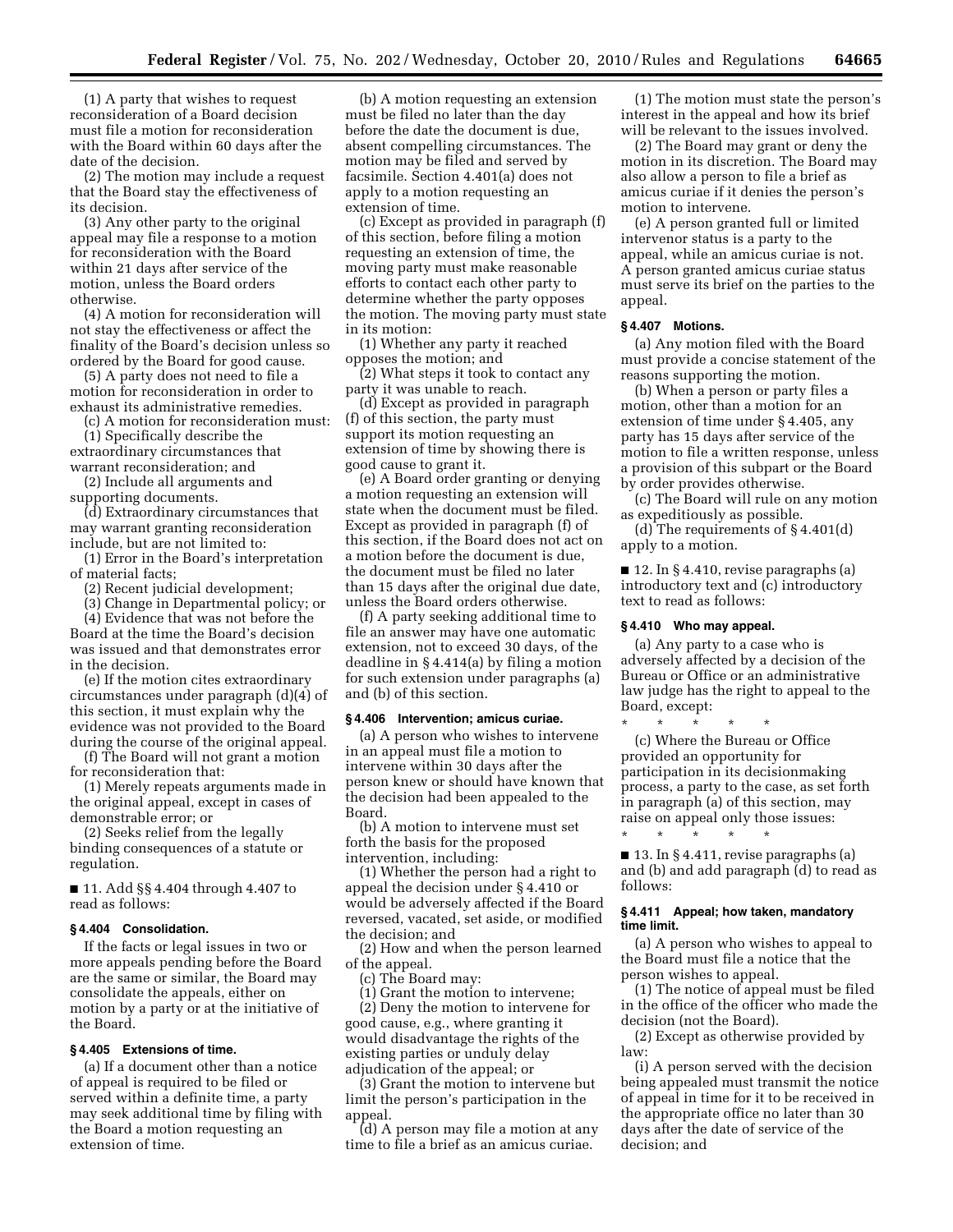(ii) If a decision is published in the **Federal Register**, a person not served with the decision must transmit the notice of appeal in time for it to be received in the appropriate office no later than 30 days after the date of publication.

(b) The notice of appeal must give the serial number or other identification of the case. The notice of appeal may include a statement of reasons for the appeal, and a statement of standing if required by  $§$  4.412(b).

\* \* \* \* \*

(d) After receiving a timely notice of appeal, the office of the officer who made the decision must promptly forward to the Board:

(1) The notice of appeal;

(2) Any statement of reasons, statement of standing, and other documents included with the notice of appeal; and

(3) The complete administrative record compiled during the officer's consideration of the matter leading to the decision being appealed.

■ 14. In § 4.412, revise the section heading and paragraph (a) and add paragraphs (d) and (e) to read as follows:

#### **§ 4.412 Statement of reasons; statement of standing; reply briefs.**

(a) An appellant must file a statement of reasons for appeal with the Board no later than 30 days after the notice of appeal was filed. Unless the Board orders otherwise upon motion for good cause shown, the text of a statement of reasons may not exceed 30 pages, excluding exhibits, declarations, or other attachments.

\* \* \* \* \*

(d) The filing of a reply brief is discouraged. However, an appellant who wishes to file a reply brief may do so within 15 days after service of an answer under § 4.414.

(1) The reply brief is limited to the issues raised in the answer.

(2) Unless the Board orders otherwise upon motion for good cause shown, the text of a reply brief may not exceed 20

pages, excluding exhibits, declarations, or other attachments.

(e) The requirements of § 4.401(d) apply to a statement of reasons and a reply brief.

■ 15. Revise §§ 4.413 through 4.415 to read as follows:

#### **§ 4.413 Service of notice of appeal.**

(a) The appellant must serve a copy of the notice of appeal on each person named in the decision from which the appeal is taken and on the Office of the Solicitor as identified in paragraphs (c) and (d) of this section. Service must be accomplished and certified as prescribed in § 4.401(c).

(b) Failure to serve a notice of appeal will subject the appeal to summary dismissal as provided in § 4.402.

(c) The appellant must serve a copy of the notice of appeal on the Office of the Solicitor as shown in the following table.

| If the appeal is taken from a decision of * * *                                                                           | Then the appellant must serve the notice on * * *                                                                                                                                                                                                                                                                                                                                                                                                                            |
|---------------------------------------------------------------------------------------------------------------------------|------------------------------------------------------------------------------------------------------------------------------------------------------------------------------------------------------------------------------------------------------------------------------------------------------------------------------------------------------------------------------------------------------------------------------------------------------------------------------|
| (1) ONRR, the Deputy Assistant Secretary-<br>Natural Resources Revenue, or BIA con-<br>cerning royalties.                 | Regional Solicitor, Rocky Mountain Region, U.S. Department of the Interior, 755 Parfet Street,<br>Suite 151, Lakewood, CO 80215.                                                                                                                                                                                                                                                                                                                                             |
|                                                                                                                           | Associate Solicitor, Division of Mineral Resources, U.S. Department of the Interior, Wash-<br>ington, DC 20240.                                                                                                                                                                                                                                                                                                                                                              |
|                                                                                                                           | (i) If the decision concerns use and disposition of public lands, including land selections under<br>the Alaska Native Claims Settlement Act, as amended: Associate Solicitor, Division of Land<br>and Water Resources, U.S. Department of the Interior, Washington, DC 20240; or<br>(ii) If the decision concerns use and disposition of mineral resources: Associate Solicitor, Divi-<br>sion of Mineral Resources, U.S. Department of the Interior, Washington, DC 20240. |
| (4) A BLM State Office (including all District,<br>Field, and Area Offices within that State Of-<br>fice's jurisdiction). | The appropriate office identified in paragraph (d) of this section.                                                                                                                                                                                                                                                                                                                                                                                                          |
|                                                                                                                           | The persons identified in paragraph (e) of this section.                                                                                                                                                                                                                                                                                                                                                                                                                     |

(d) This paragraph applies to any appeal taken from a decision of a BLM State Office, including all District, Field,

and Area Offices within that State Office's jurisdiction. The appellant must serve documents on the Office of the

Solicitor in accordance with the following table, unless the decision identifies a different official:

| <b>BLM</b> state office | Mailing address                                                                                                                                                                                                                                                                                                                                                                               |
|-------------------------|-----------------------------------------------------------------------------------------------------------------------------------------------------------------------------------------------------------------------------------------------------------------------------------------------------------------------------------------------------------------------------------------------|
|                         | Regional Solicitor, Alaska Region, U.S. Department of the Interior, 4230 University Drive, Suite<br>300, Anchorage, AK 99508-4626.                                                                                                                                                                                                                                                            |
|                         | Field Solicitor, U.S. Department of the Interior, U.S. Courthouse, Suite 404, 401 W. Wash-<br>ington St. SPC 44, Phoenix, AZ 85003.                                                                                                                                                                                                                                                           |
|                         | Regional Solicitor, Pacific Southwest Region, U.S. Department of the Interior, 2800 Cottage<br>Way, Room E-1712, Sacramento, CA 95825-1890.                                                                                                                                                                                                                                                   |
|                         | Regional Solicitor, Rocky Mountain Region, U.S. Department of the Interior, 755 Parfet Street,<br>Suite 151, Lakewood, CO 80215.                                                                                                                                                                                                                                                              |
|                         | (i) For decisions involving Connecticut, Delaware, Illinois, Indiana, Iowa, Maine, Maryland,<br>Massachusetts, Michigan, Minnesota, New Hampshire, New Jersey, New York, Ohio, Penn-<br>sylvania, Rhode Island, Vermont, Virginia, West Virginia, or Wisconsin: Regional Solicitor,<br>Northeast Region, U.S. Department of the Interior, One Gateway Center, Suite 612, Newton,<br>MA 02458. |
|                         | (ii) For decisions involving Alabama, Arkansas, Florida, Georgia, Kentucky, Louisiana, Mis-<br>sissippi, Missouri, North Carolina, South Carolina, or Tennessee: Regional Solicitor, South-<br>east Region, U.S. Department of the Interior, 75 Spring Street, SW., Suite 304, Atlanta,<br>Georgia 30303.                                                                                     |
|                         | Field Solicitor, U.S. Department of the Interior, University Plaza, 960 Broadway Avenue, Suite<br>400. Boise. ID 83706.                                                                                                                                                                                                                                                                       |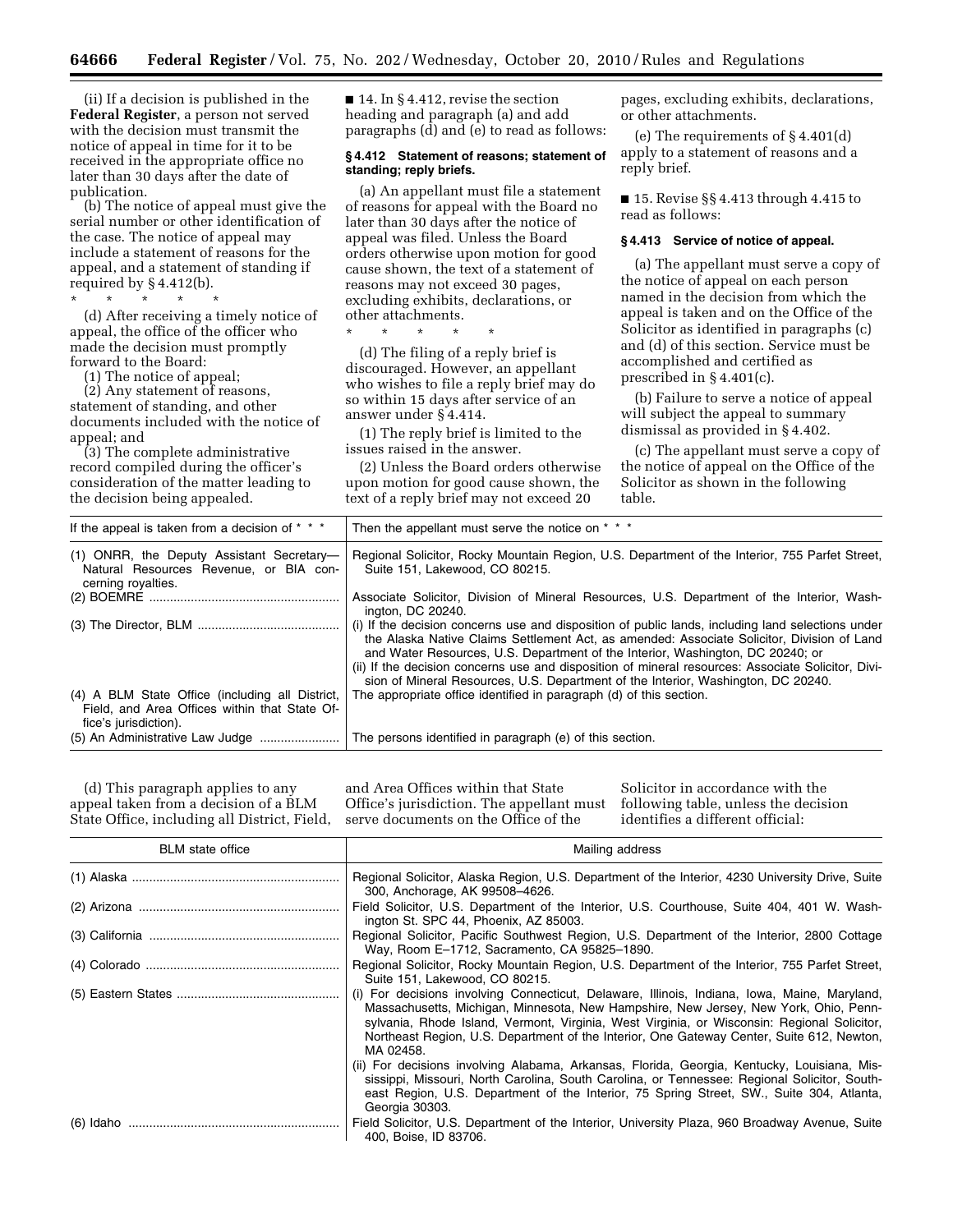| <b>BLM</b> state office                       | Mailing address                                                                                                                                               |
|-----------------------------------------------|---------------------------------------------------------------------------------------------------------------------------------------------------------------|
| (7) Montana (covers the states of Montana,    | (i) Deliveries by U.S. Mail: Field Solicitor, U.S. Department of the Interior, P.O. Box 31394, Bil-                                                           |
| North Dakota, and South Dakota).              | lings, MT 59107-1394.                                                                                                                                         |
|                                               | (ii) All other deliveries: Field Solicitor, U.S. Department of the Interior, 316 North 26th Street,<br>Room 3005, Billings, MT 59101.                         |
|                                               | Regional Solicitor, Pacific Southwest Region, U.S. Department of the Interior, 2800 Cottage<br>Way, Room E-1712, Sacramento, CA 95825-1890.                   |
| (9) New Mexico (covers the states of New Mex- | Regional Solicitor, Southwest Region, U.S. Department of the Interior, 505 Marguette Ave.,                                                                    |
| ico, Kansas, Oklahoma, and Texas).            | NW., Suite 1800, Albuguergue, NM 87102.                                                                                                                       |
| (10) Oregon (covers the states of Oregon and  | Regional Solicitor, Pacific Northwest Region, U.S. Department of the Interior, 805 SW. Broad-                                                                 |
| Washington).                                  | way, Suite 600, Portland, OR 97205.                                                                                                                           |
|                                               | Regional Solicitor, Intermountain Region, U.S. Department of the Interior, 6201 Federal Build-<br>ing, 125 South State Street, Salt Lake City, UT 84138-1180. |
| (12) Wyoming (covers the states of Wyoming    | Regional Solicitor, Rocky Mountain Region, U.S. Department of the Interior, 755 Parfet Street,                                                                |
| and Nebraska).                                | Suite 151, Lakewood, CO 80215.                                                                                                                                |

(e) This paragraph applies to any appeal taken from a decision of an administrative law judge.

(1) Except as provided in paragraph (e)(2) of this section, the appellant must serve either:

(i) The attorney from the Office of the Solicitor who represented the Bureau or Office at the hearing; or

(ii) If there was no hearing, the attorney who was served with a copy of the decision by the administrative law judge.

(2) If the decision involved a mining claim on national forest land, the appellant must serve either:

(i) The attorney from the Office of General Counsel, U.S. Department of Agriculture, who represented the U.S. Forest Service at the hearing; or

(ii) If there was no hearing, the attorney who was served with a copy of the decision by the administrative law judge.

(f) Parties must serve the Office of the Solicitor as required by this section until a particular attorney of the Office of the Solicitor files and serves a Notice of Appearance or Substitution of Counsel. Thereafter, parties must serve the Office of the Solicitor as indicated by the Notice of Appearance or Substitution of Counsel.

(g) The appellant must certify service as provided in § 4.401(c)(5).

#### **§ 4.414 Answers.**

(a) Any person served with a notice of appeal who wishes to participate in the appeal must file an answer or appropriate motion with the Board within 30 days after service of the statement of reasons for appeal. The answer must respond to the statement of reasons for appeal.

(b) Unless the Board orders otherwise upon motion for good cause shown:

(1) The text of the answer or motion may not exceed 30 pages, excluding exhibits, declarations, or other attachments; and

(2) The party may not file any further pleading.

(c) Failure to file an answer or motion will not result in a default. If an answer or motion is filed or served after the time required, the Board may disregard it in deciding the appeal, unless the delay in filing is waived as provided in § 4.401(a).

(d) The requirements of § 4.401(d) apply to an answer or motion.

### **§ 4.415 Motion for a hearing on an appeal involving questions of fact.**

(a) Any party may file a motion that the Board refer a case to an administrative law judge for a hearing. The motion must state:

(1) What specific issues of material fact require a hearing;

(2) What evidence concerning these issues must be presented by oral testimony, or be subject to crossexamination;

(3) What witnesses need to be examined; and

(4) What documentary evidence requires explanation, if any.

(b) In response to a motion under paragraph (a) of this section or on its own initiative, the Board may order a hearing if there are:

(1) Any issues of material fact which, if proved, would alter the disposition of the appeal; or

(2) Significant factual or legal issues remaining to be decided, and the record without a hearing would be insufficient for resolving them.

(c) If the Board orders a hearing, it must:

(1) Specify the issues of fact upon which the hearing is to be held; and

(2) Request the administrative law judge to issue:

(i) Proposed findings of fact on the issues presented at the hearing;

(ii) A recommended decision that includes findings of fact and conclusions of law; or

(iii) A decision that will be final for the Department unless a notice of

appeal is filed in accordance with § 4.411.

(d) If the Board orders a hearing, it may do one or more of the following:

(1) Suspend the effectiveness of the decision under review pending a final Departmental decision on the appeal if it finds good cause to do so;

(2) Authorize the administrative law judge to specify additional issues; or

(3) Authorize the parties to agree to additional issues that are material, with the approval of the administrative law judge.

(e) The hearing will be conducted under §§ 4.430 to 4.438 and the general rules in subpart B of this part. Unless the Board orders otherwise, the administrative law judge may consider other relevant issues and evidence identified after referral of the case for a hearing.

■ 16. Revise § 4.421 to read as follows:

# **§ 4.421 Definitions.**

In addition to the definitions in § 4.400, as used in this subpart:

*Director* means the Director of BLM or a BLM Deputy Director or Assistant Director.

*Manager* means the BLM official with direct jurisdiction over the public lands that are pertinent to the decision or contest.

*Person named in the decision* means any of the following persons identified in a final BLM grazing decision: An affected applicant, permittee, lessee, or agent or lienholder of record, or an interested public as defined in § 4100.0– 5 of this title.

*State Director* means the supervising BLM officer for the State in which a particular range lies, or an authorized representative.

 $\blacksquare$  17. In § 4.422, revise paragraphs (c) and (d) to read as follows:

## **§ 4.422 Documents.**

\* \* \* \* \*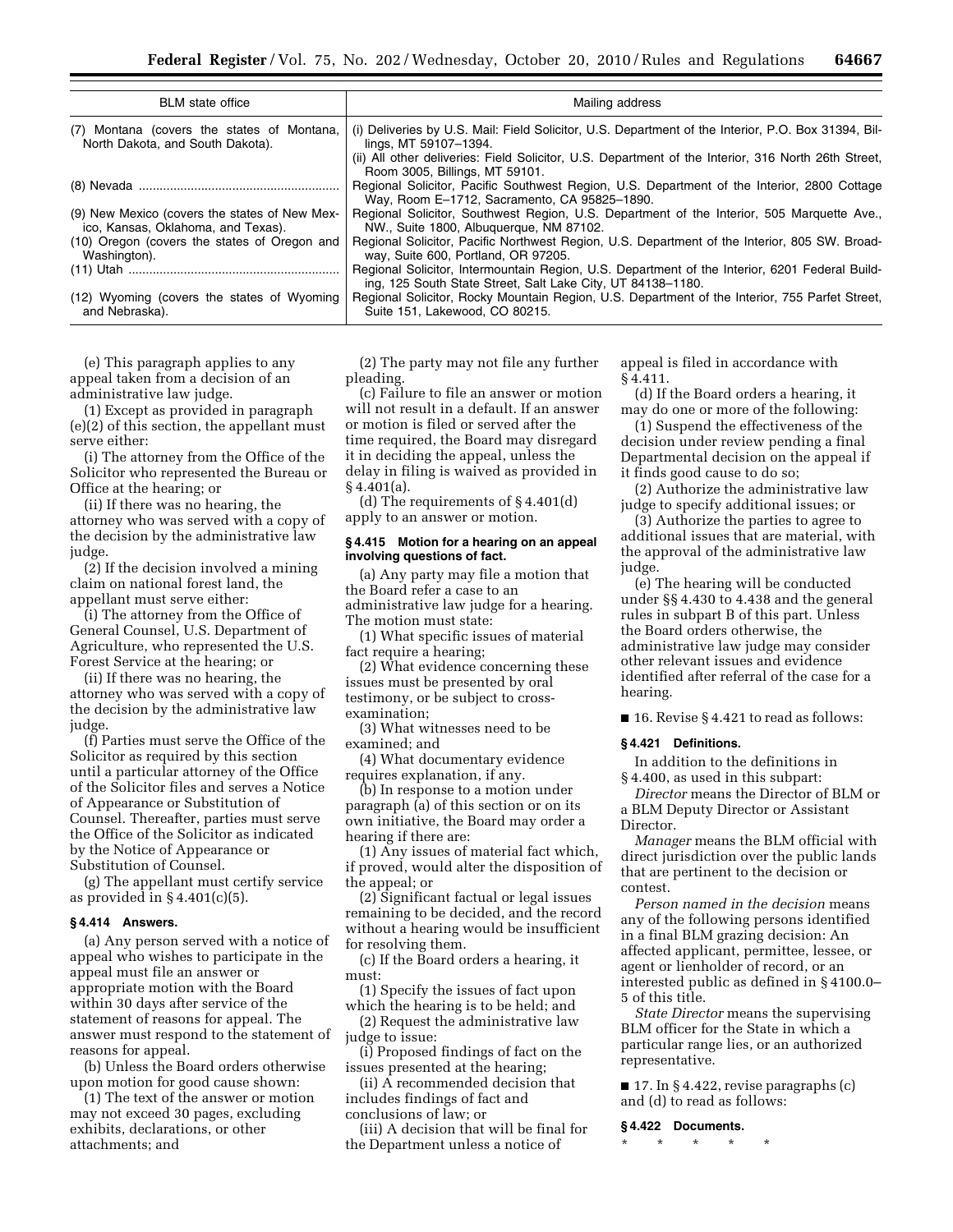(c) *Service of documents.* (1) A party that files any document under this subpart must serve a copy of it concurrently as follows:

(i) On the appropriate official of the Office of the Solicitor under § 4.413(c) and (d);

(ii) For a notice of appeal and statement of reasons, on each person named in the decision under appeal; and

(iii) For all other documents, on each party to the appeal.

(2) Service on a party known to be represented by counsel or other designated representative must be made on the representative.

(3) Service must be made at the last address of record of the party (if unrepresented) or the representative, unless the party or representative has notified the serving party of a subsequent change of address.

(4) Service may be made as shown in the following table:

| If the document is * * *                             | Service may be made by * * *                                                                                                                                                                                            |
|------------------------------------------------------|-------------------------------------------------------------------------------------------------------------------------------------------------------------------------------------------------------------------------|
|                                                      | (A) Personal delivery;                                                                                                                                                                                                  |
|                                                      | (B) Registered or certified mail, return receipt requested;<br>(C) Delivery service, delivery receipt requested, if the last address of record is not a post office<br>box: or                                          |
|                                                      | (D) Electronic means, such as electronic mail or facsimile, if the person to be served has pre-<br>viously consented to that means of service in writing.                                                               |
| (ii) A complaint under $\S 4.450 - 4$ or $4.451 - 2$ | (A) Any of the methods specified in paragraph $(c)(4)(i)$ of this paragraph; or<br>(B) Publication as specified in $\S$ 4.450-5.                                                                                        |
| (iii) Neither an appeal nor a complaint              | (A) Personal delivery;<br>(B) Mail:                                                                                                                                                                                     |
|                                                      | (C) Delivery service, if the last address of record is not a post office box; or<br>(D) Electronic means, such as electronic mail or facsimile, if the person to be served has con-<br>sented to that means in writing. |

(5) At the conclusion of any document that a party must serve under the regulations in this subpart, the party must sign a written statement that:

(i) Certifies that service has been or will be made in accordance with the applicable rules; and (ii) Specifies the date and manner of service.

(6) Service that complies with paragraphs (c)(2) through (4) of this section is complete as shown in the following table:

| If service is made by * * * | Service is complete when * * *                                                                                                                                        |
|-----------------------------|-----------------------------------------------------------------------------------------------------------------------------------------------------------------------|
|                             | The document is delivered to the party.<br>The document is transmitted to the party, unless the serving party learns that it did not reach<br>the party to be served. |
|                             | The final notice is published under $\S 4.450 - 5(b)(3)$ .                                                                                                            |

(7) In the absence of evidence to the contrary, delivery under paragraph (c)(6)(ii) of this section is deemed to take place 5 business days after the document was sent.

(d) The manager or administrative law judge, as the case may be, may extend the time for filing or serving any document in a contest, other than a notice of appeal under § 4.452–9.

### **§§ 4.430 through 4.432 [Amended]**

■ 18. In §§ 4.430 through 4.432 and 4.436, remove the reference ''Bureau'' and add in its place the reference ''Bureau or Office'' wherever it appears.

■ 19. Revise §§ 4.433 and 4.434 to read as follows:

# **§ 4.433 Authority of the administrative law judge.**

(a) The administrative law judge has general authority to conduct the hearing in an orderly and judicial manner, including authority to:

(1) Administer oaths;

(2) Call and question witnesses;

(3) Subpoena witnesses as specified in paragraph (b) of this section;

(4) Issue findings and decisions as specified in paragraph (c) of this section; and

(5) Take any other actions that the Board may prescribe in referring the case for hearing.

(b) The administrative law judge has authority to subpoena witnesses and to take and cause depositions to be taken for the purpose of taking testimony but not for discovery. This authority must be exercised in accordance with the Act of January 31, 1903 (32 Stat. 790; 43 U.S.C. 102 through 106).

(c) The administrative law judge has authority to issue any of the following, as specified by the Board under  $§ 4.415(c)(2):$ 

(1) Proposed findings of fact on the issues presented at the hearing;

(2) A recommended decision that includes findings of fact and conclusions of law; or

(3) A decision that will be final for the Department unless a notice of appeal is filed in accordance with § 4.411 within 30 days of receipt of the decision.

(d) The issuance of subpoenas, the attendance of witnesses, and the taking of depositions are governed by §§ 4.423 and 4.26.

# **§ 4.434 Conduct of hearing.**

(a) The administrative law judge may seek to obtain stipulations as to material facts.

(b) Unless the administrative law judge directs otherwise:

(1) The appellant will first present its evidence on the facts at issue; and

(2) The other parties and the Bureau or Office will then present their evidence on such issues.

### **§ 4.436 [Amended]**

■ 20. In § 4.436, remove the reference ''Bureau'' and add in its place the reference "Bureau or Office" wherever it appears.

■ 21. Revise § 4.437 to read as follows:

# **§ 4.437 Copies of transcript.**

Each party must pay for any copies of the transcript that the party requests.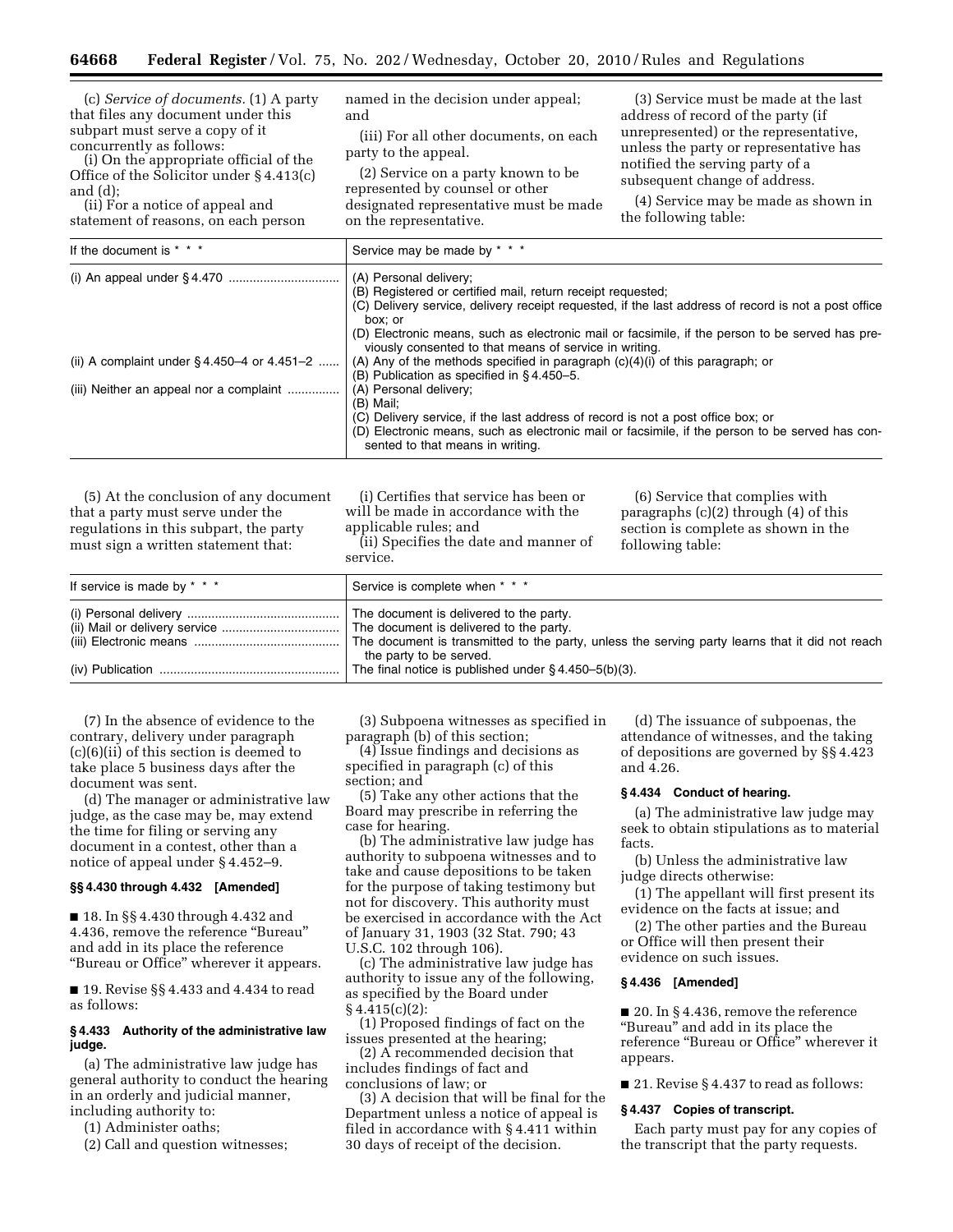The Bureau or Office will file the original transcript with the case record.

# **§ 4.438 [Removed]**

■ 22. Remove § 4.438.

### **§ 4.439 [Redesignated as § 4.438]**

■ 23. Redesignate § 4.439 as § 4.438 and revise it to read as follows:

#### **§ 4.438 Action by administrative law judge.**

(a) Upon completion of the hearing and the incorporation of the transcript in the record, the administrative law judge will issue and serve on the parties, as specified by the Board under  $§ 4.415(c)(2)$ :

(1) Proposed findings of fact on the issues presented at the hearing;

(2) A recommended decision that includes findings of fact and conclusions of law and that advises the parties of their right to file exceptions under paragraph (c) of this section; or

(3) A decision that will be final for the Department unless a notice of appeal is filed in accordance with § 4.411.

(b) The administrative law judge will promptly send to the Board the record and:

(1) The proposed findings;

(2) The recommended decision; or

(3) The final decision if a timely

notice of appeal is filed. (c) The parties will have 30 days from service of proposed findings or a recommended decision to file exceptions with the Board.

■ 24. In § 4.452–8, revise the section heading and remove paragraph (c). The revision reads as follows:

## **§ 4.452–8 Findings and conclusions; decision by administrative law judge.**

\* \* \* \* \* ■ 25. Revise § 4.476(d) to read as follows:

## **§ 4.476 Conduct of hearings; reporter's fees; transcript.**

\* \* \* \* \* (d) The reporter's fees will be borne by the Government. Each party must pay for any copies of the transcript that the party requests. The Government will file the original transcript with the case record.

■ 26. Revise § 4.477 to read as follows:

# **§ 4.477 Findings and conclusions; decision by administrative law judge.**

As promptly as possible after the time allowed for presenting proposed findings and conclusions, the administrative law judge will make findings of fact and conclusions of law, unless waiver has been stipulated, and will render a decision upon all issues of material fact and law presented on the record. In doing so, he or she may adopt the findings of fact and conclusions of law proposed by one or more of the parties if they are correct. The reasons for the findings, conclusions, and decision made will be stated, and along with the findings, conclusions, and decision, will become a part of the record in any further appeal. A copy of the decision must be sent by certified mail to all the parties.

■ 27. Revise § 4.478(a) to read as follows:

### **§ 4.478 Appeals to the Board of Land Appeals; judicial review.**

(a) Any person who has a right of appeal under § 4.410 or other applicable regulation may appeal to the Board from an order of an administrative law judge granting or denying a petition for a stay in accordance with § 4.411.

■ 28. The authority citation for part 4, subpart L, continues to read as follows:

**Authority:** 30 U.S.C. 1256, 1260, 1261, 1264, 1268, 1271, 1272, 1275, 1293; 5 U.S.C. 301.

■ 29. Add § 4.1108(g) to read as follows:

### **§ 4.1108 Form of documents.**

\* \* \* \* \*

\* \* \* \* \* (g) Documents filed under this subpart must conform to the requirements of § 4.401(d).

■ 30. Revise § 4.1109(a)(2)(i) to read as follows:

## **§ 4.1109 Service.**

 $(a) * * * *$ 

 $(2) * * * *$ 

(i) For mining operations in Alabama, Arkansas, Georgia, Illinois, Indiana, Iowa, Kansas, Kentucky, Louisiana, Mississippi, Missouri, North Carolina, Oklahoma, Tennessee, Texas, and Virginia: Field Solicitor, U.S. Department of the Interior, 800 S. Gay Street, Suite 800, Knoxville, Tennessee 37929; Telephone: (865) 545–4294; FAX: (865) 545–4314.

 $\blacksquare$  31. Add § 4.1117 to read as follows:

#### **§ 4.1117 Reconsideration.**

\* \* \* \* \*

A party may file a motion for reconsideration of any decision of the Board under this subpart within 60 days after the date of the decision. The provisions of § 4.403 apply to a motion filed under this paragraph.

 $\blacksquare$  32. Revise § 4.1270(f) to read as follows:

# **§ 4.1270 Petition for discretionary review of a proposed civil penalty.**

\* \* \* \* \*

(f) If the petition is granted, the rules in §§ 4.1273 through 4.1275 are applicable, and the Board must use the point system and conversion table contained in 30 CFR part 723 or 845 in recalculating assessments. However, the Board has the same authority to waive the civil penalty formula as that granted to administrative law judges in § 4.1157(b)(1). If the petition is denied, the decision of the administrative law judge is final for the Department, subject to § 4.5.

# **§ 4.1276 [Removed]**

■ 33. Remove § 4.1276.

■ 34. Revise § 4.1286 to read as follows:

# **§ 4.1286 Motion for a hearing on an appeal involving issues of fact.**

(a) Any party may file a motion that the Board refer a case to an administrative law judge for a hearing. The motion must state:

(1) What specific issues of material fact require a hearing;

(2) What evidence concerning these issues must be presented by oral testimony, or be subject to crossexamination;

(3) What witnesses need to be examined; and

(4) What documentary evidence requires explanation, if any.

(b) In response to a motion under paragraph (a) of this section or on its own initiative, the Board may order a hearing if there are:

(1) Any issues of material fact which, if proved, would alter the disposition of the appeal; or

(2) Significant factual or legal issues remaining to be decided and the record without a hearing would be insufficient for resolving them.

(c) If the Board orders a hearing, it must:

(1) Specify the issues of fact upon which the hearing is to be held; and

(2) Request the administrative law judge to issue:

(i) Proposed findings of fact on the issues presented at the hearing;

(ii) A recommended decision that includes findings of fact and conclusions of law; or

(iii) A decision that will be final for the Department unless a notice of appeal is filed in accordance with § 4.411.

(d) If the Board orders a hearing, it may do one or more of the following:

(1) Suspend the effectiveness of the decision under review pending a final Departmental decision on the appeal if it finds good cause to do so;